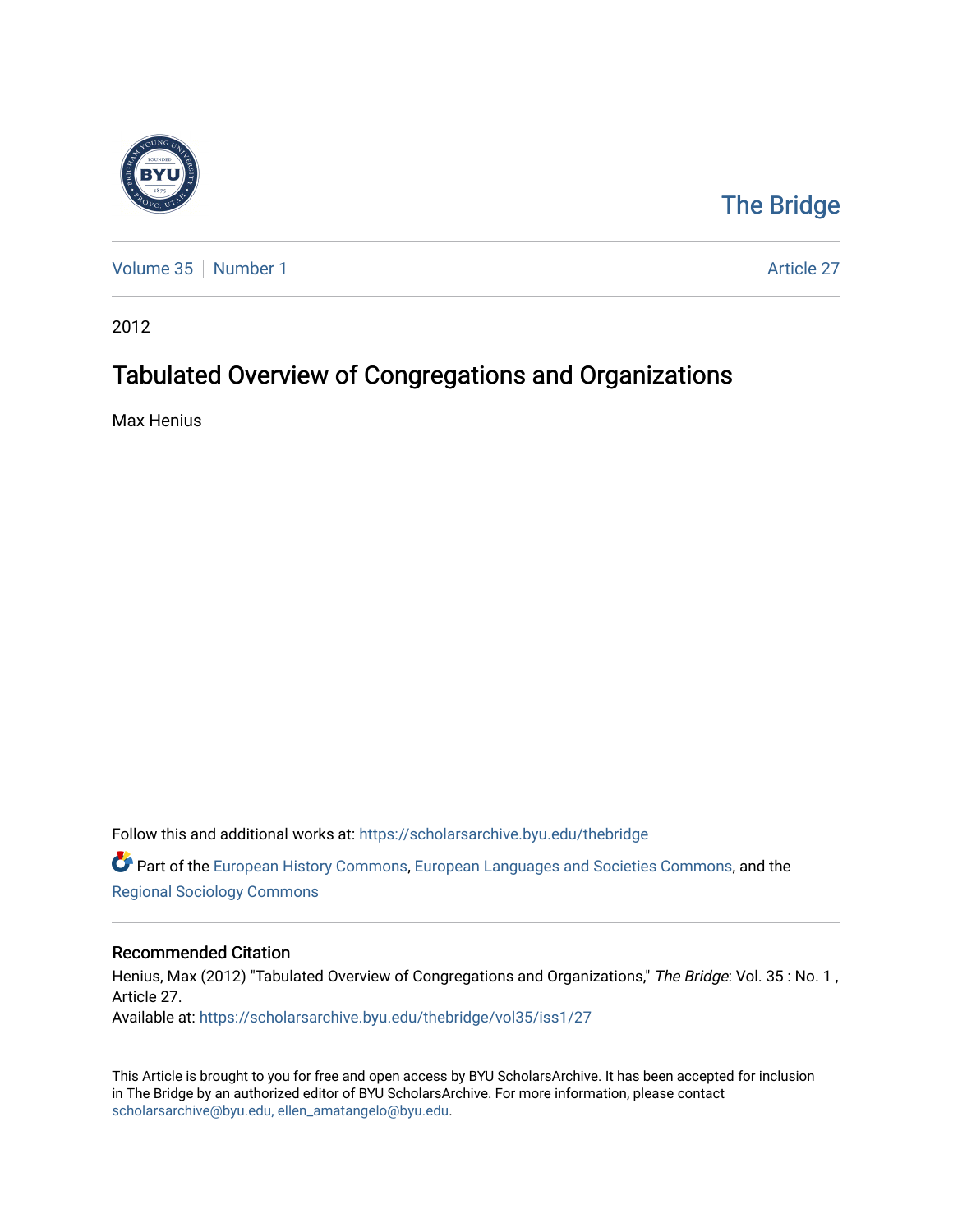# Tabulated Overview of Congregations and Organizations by Max Henius (Translated by Jim Iversen)

The number of Danish-born people is listed for each State. The first number is the Danish-born population after the last Census in 1910. The number in parentheses is the number from the 1900 Census. If there is only one number, it is taken from the 1900 Census.

The total sum is 181,686, which is for only those who were born in Denmark. Their children are not included. The approximate number of the total so-called Danish-American population can be found approximately by multiplying each number by 2 1/2. That brings the total to 454,215. If the number of Danish people from Slesvig were added, the total would certainly be over half a million people.

In addition to the population numbers there are lists of the congregations and organizations within each state. The list of congregations is taken from the two synods' yearbooks. A "U" after the name of a congregation's name indicates that church is part of the "United" Synod (that which is closest to the Inner Mission in Denmark).

Information on the organizations comes primarily from the secretaries of the various societies. The information is more or less comprehensive, depending on how completely the questions were answered (by letter or through the press). An idea of the difficulty in obtaining this information can be understood by considering the fact that these data were assembled in just a few months from a significant part of the world.

Abbreviations are as Follows: D.B.I.A. = Danish Brotherhood in America D.S.I.A. = Danish Sisterhood in America U. = United (Church) U.S. = The United States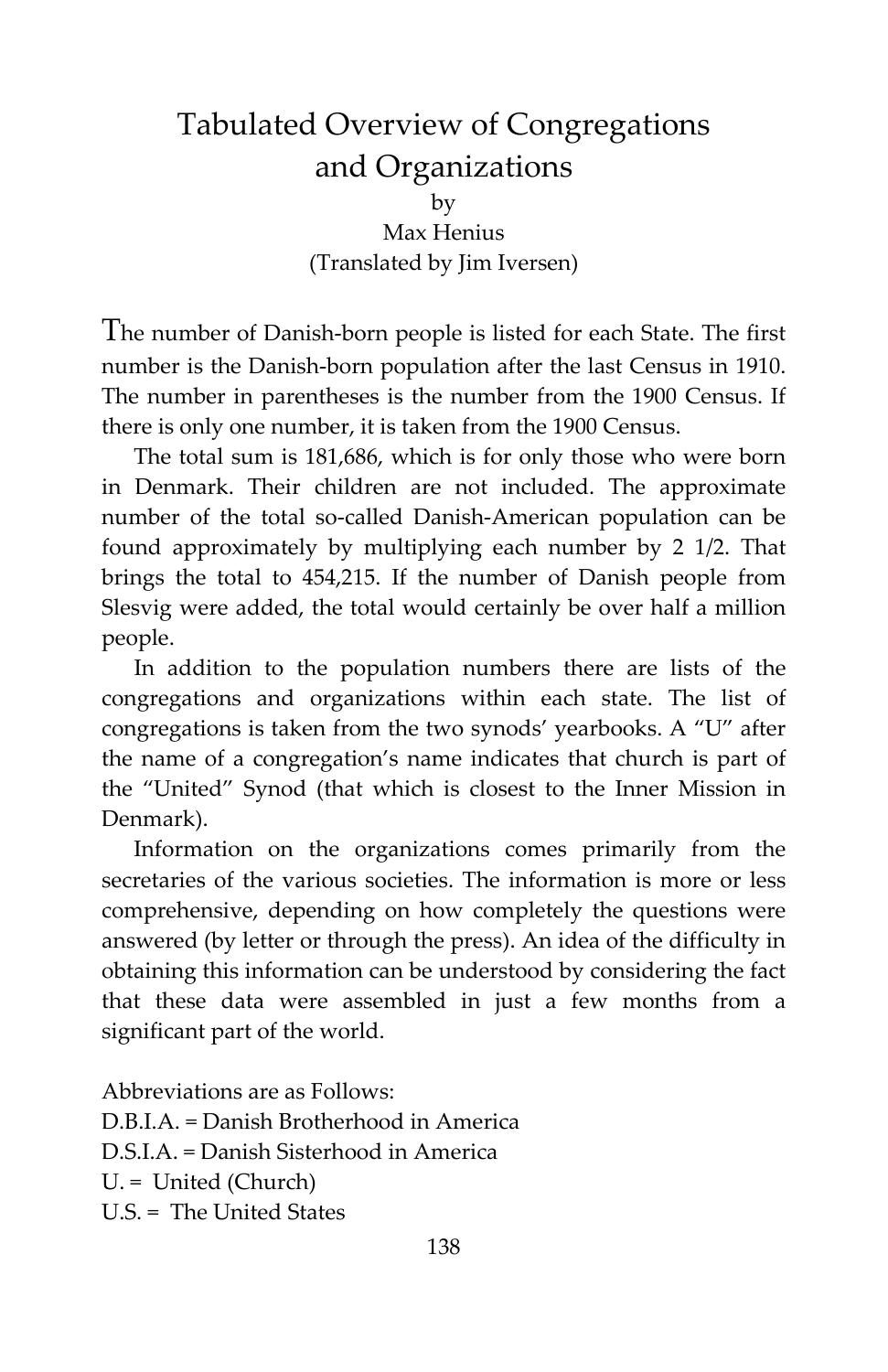(Some Details about Finances, Buildings, and other miscellaneous Items have been deleted in the translation.)

# **ALABAMA**

Danish-Born Population: 197 (95)

# **ALASKA**

Danish-Born Population: 260

## **ARIZONA**

Danish-Born Population: 284 (199)

# **ARKANSAS**

Danish-Born Population: 178 (135) **CALIFORNIA**

Danish-Born Population: 14,201 (9,040)

ARCATA. Danish Women's Society. -- DBIA Lodge # 230, 30 Members.

CHUALAR. Danish Lutheran Church -- Dania of Cal. #20 "Skamlingsbanken." Founded 1897. 39 Members

DEL REY. Pella Danish Lutheran Church (U) -- Santal Society

EASTON. St. John's Danish Lutheran Church -- Immanuel Danish Lutheran Church (U) -- St. John's Women's Society. Founded 1905.

FERNDALE. Our Savior's Danish Lutheran Church (U). -- Dania of Cal. #11 "Valhalla." Founded 1893, 115 Members. -- DBIA Lodge 95, 133 Members. -- Danish Youth Society -- Ferndale Danish Gymnastics Society. Founded 1911, 35 Members.

FRESNO. Danish Lutheran Mission (U) -- Ansgar Women's Society -- Ansgar Youth Society -- Dania of Cal. #5 "Thor." Founded 1908. 84 Members. -- DBIA Lodge #67. 149 Members. --- Dania #5 Mutual Aid Society "Gamle Thor." Founded 1891. 121 Members. -- St. John's Youth Society --- Danish Youth Society "Fresno's Haab" . Founded 1910. 36 Members.

GUSTINE. Dania of Cal. #22. "Kronborg" . Founded 1912. 28 Members. -- Gymnastics Society "Dannevirke."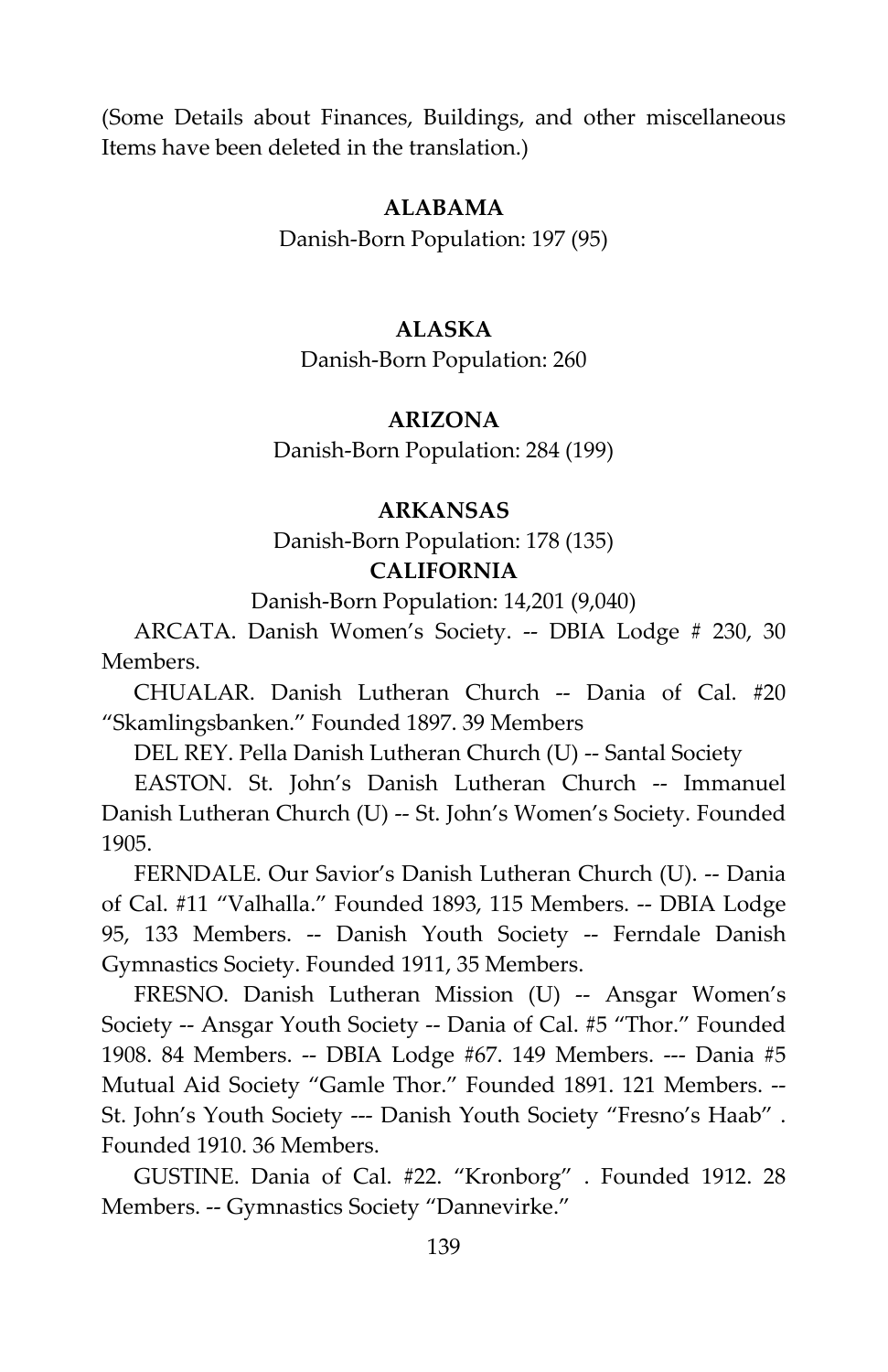HAYWARD. Dania of Cal. #9 "Thyra." Founded 1893. 206 Members. Own Building. -- DBIA Lodge 184. 40 Members. - Women's Mutual Aid Society "Valborg" Founded 1893. 214 **Members** 

LIVERMORE. Dania of Cal. #7 "Dannevang." Founded 1892. 157 Members. Own Building. - Ladies Society "Dannebo" Founded 1905. 231 Members.

LOS ANGELES. Bethel Danish Lutheran Church (U). -- Immanuel Danish Lutheran Church. -- Dania of Cal. #18 "Vitus Bering." Founded 1906. 58 Members. -- DBIA Lodge #246. 46 Members. -- DSIA Lodge # 68. 67 Members -- Danish Youth Society "Enighed." Founded 1906. 70 Members. -- Women's Society "Dagmar."

MODESTO. Dania of Cal. #14 "Bornholm." Founded 1895. 19 Members.

NEWMAN. Dania of Cal. #21 "Dybbøl." Founded 1908. 78 Members. -- Women's Society "Louise." Founded 1908. 80 Members. -- Girls' Society "Busy Bee."

OAKLAND. Our Savior's Danish Lutheran Church. (U). -- Dania of Cal. #1 "Odin." Founded 1879. 228 Members.-- DSIA Lodge #17. 108 Members. -- Women's Society "Dagmar" Mutual Aid Society. Dannebrog of Cal. #1. Founded 1897. 135 Members.

PARLIER. St. Ansgar's Danish Luther Church.-- Congregational Society "Fremad." Founded 1906. 26 Members. -- Youth Society "Fremad." Gymnastics. Founded 1908. 35 Members.

PETALUMA. Dania of Cal. #10 "Sønderjylland." Founded 1893. 110 Members. -- DBIA Lodge #143. 51 Members. -- DSIA Lodge #126. 11 Members. -- Women's Society "Danner." Associated with "Sønderjylland." #10 Dania. Founded 1903. 68 Members.

REEDBY. Ebenezer Danish Lutheran Church (U).

SACRAMENTO. Dania of Cal. #4 "Hejmdal." Founded 1888. 91 Members. -- Women's Society "Louise."

SALINAS. Danish Lutheran Church -- Dania of Cal. #6 "Freja." Founded 1892. 159 Members. -- The Danish Women's Society of Salinas. Founded 1899. 128 Members.

SANGER. DBIA Lodge #188. 33 Members.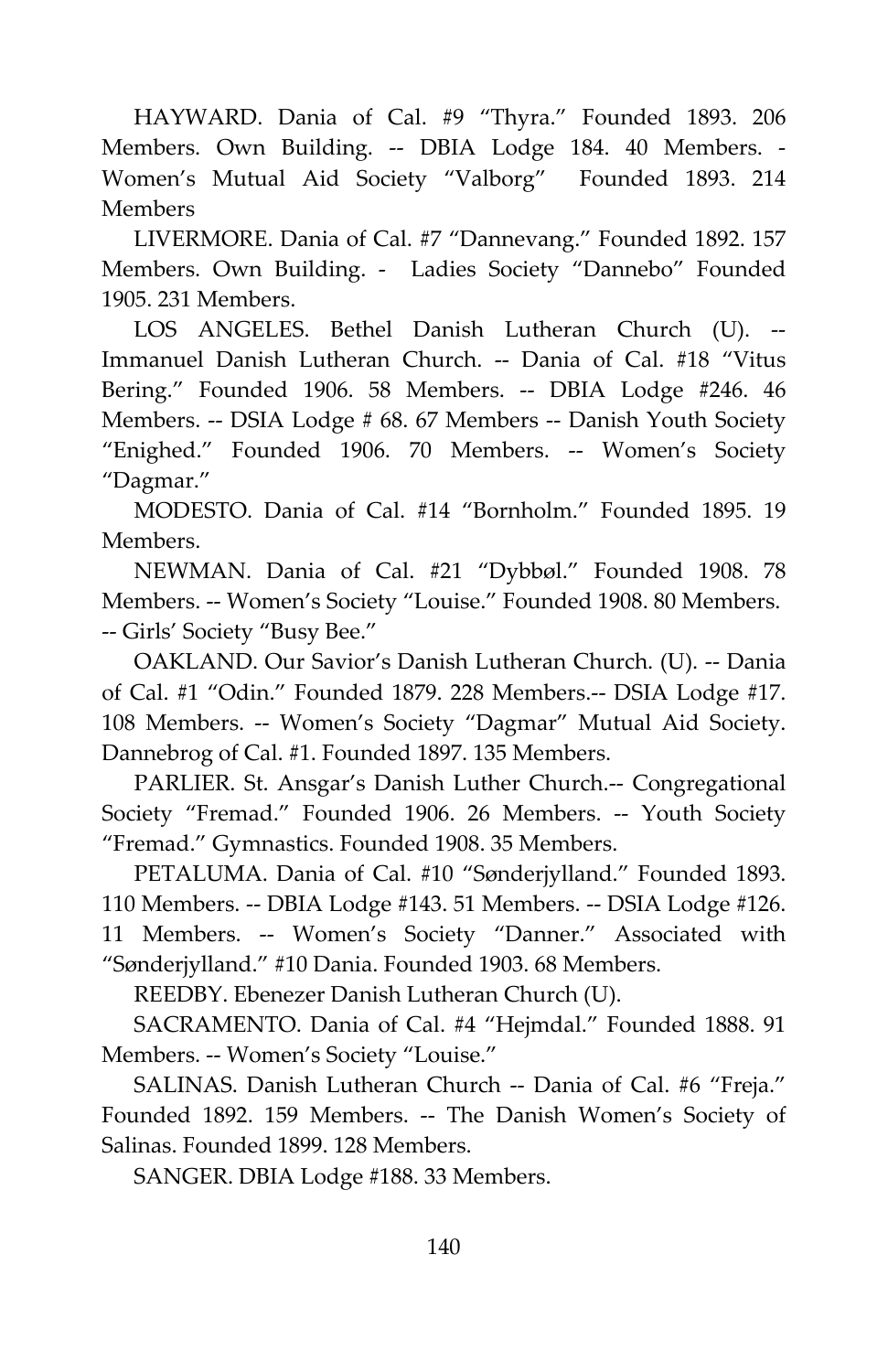SAN FRANCISCO. Ansgar Danish Lutheran Church (U). -- Dania of Cal. #2 "Danmark." Founded 1882. 355 Members.-- Dania of Cal. #3 "Helga." Founded 1894. 260 Members. -- DBIA Lodge # 49. 486 Members. -- DSIA Lodge #24. 130 Members. -- Danish Free Masons Club of California. Founded 1908. 49 Members. -- "Norden" Founded 1872, 40 Members. Danish Ladies Support Society. Founded 1884. 200 Members. -- Danish Singing Society "Lyren." Founded 1905. 13 Members. -- Danish Women's Society Dannebrog #2 "Thyra" Mutual Aid. Founded 1898. 75 Members.

SAN JOSE. Dania of Cal. #17 "Danneskjold." Founded 1904. 33 Members. -- Women's Society "Laura."

SAN LUIS OBISPO. Dania of Cal. #16 "Dannebrog." Founded 1900. 40 Members. Own Building. -- Women's Society "Margrethe." Founded 1910. 47 Members.

SELMA. Pella Danish Lutheran Church (U). -- DBIA Lodge #255. 36 Members.

SOLVANG. Bethania Danish Lutheran Church -- Dania of Cal. #23. "Hejls Minde." Founded 1912. 22 Members.

STOCKTON. DBIA Lodge #226. 13 Members.

SUISUN. Dania of Cal. #15 "Hammershus." Founded 1895. 21 Members.

WATSONVILLE. Dania of Cal #8 "Dagmar." Founded 1892. 49 Members. -- DBIA Lodge # 235. 20 Members. -- Danish Women's Society "Alexandra." Associated with "Dagmar" #8 Dania. Founded 1910. 63 Members.

# **COLORADO.**

Danish-Born Population: 2,755 (2050)

BRUSH. Bethlehem Danish Lutheran Church. -- St. Ansgar Danish Lutheran Church (U). -- DBIA Lodge # 254. 33 Members. -- United Danish Societies & Mutual Aid #25 "Haand i Haand." -- United Danish Youth #29 "Skjold." Founded 1911, 28 Members.

DENVER. Bethania Danish Lutheran Church. (U). -- United Danish Societies #16 "Dannebrog" & Mutual Aid. 87 Members -- DBIA Lodge #43. 143 Members. -- DBIA Lodge #170. 50 Members. -- DSIA Lodge #21. 84 Members.

FOWLER. DBIA Lodge #261. 28 Members.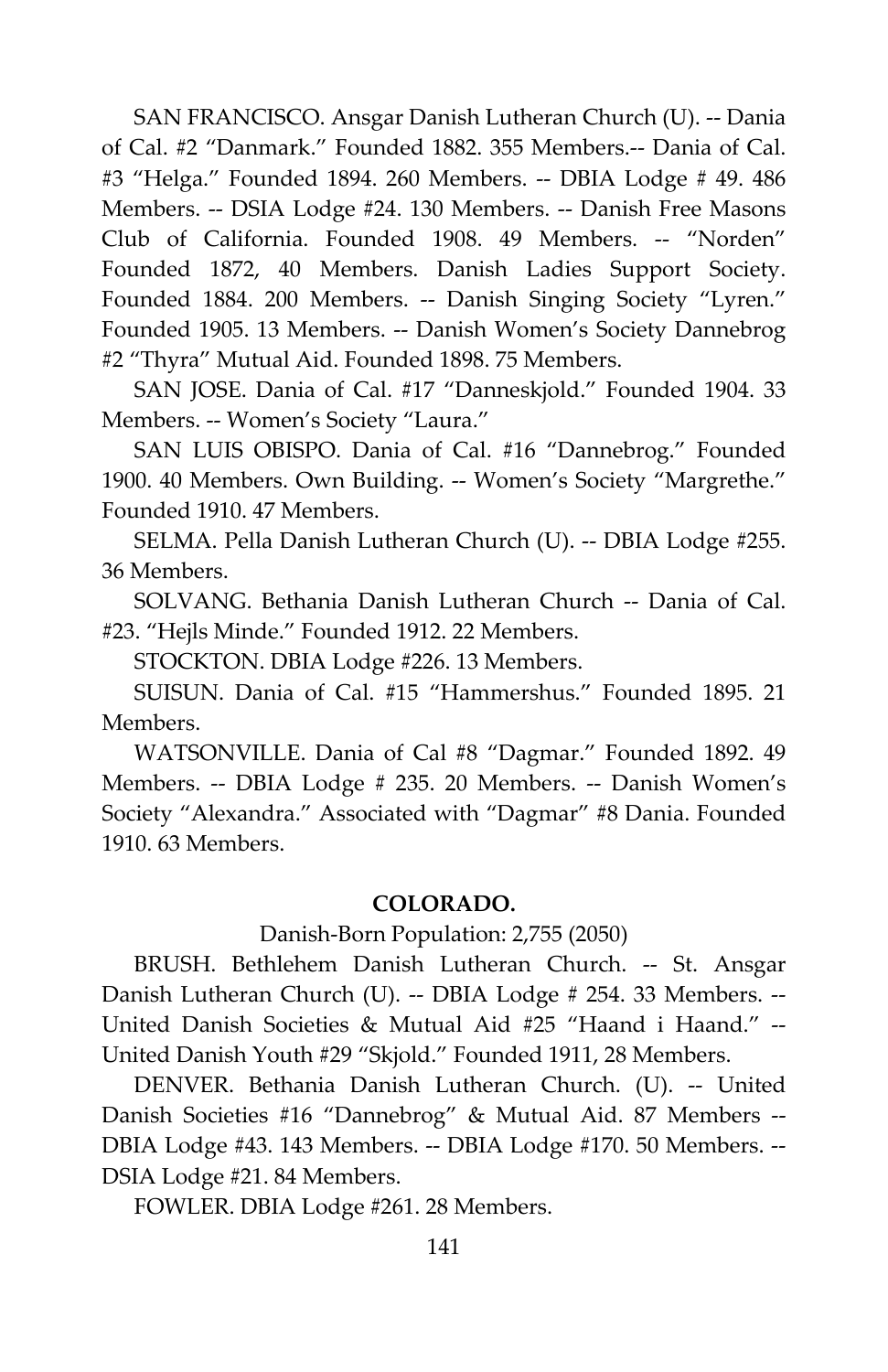KIOWA. Ebenezer Danish Lutheran Church (U). PUEBLO. DBIA Lodge #119. 25 Members.

#### **CONNECTICUT**

Danish-Born Population: 2,721 (2,249)

ANSONIA. DBIA Lodge #81. 35 Members. -- DSIA Lodge #26. 43 Members.

BRIDGEPORT. Our Savior's Danish Lutheran Church. -- DBIA Lodge #37. 127 Members. -- DSIA Lodge #16. 84 Members. -- United Danish Youth "Enigheden." Founded 1902. 29 Members. -- United Danish Societies #26 "Haand i Haand" & Mutual Aid. 73 Members.

DERBY. DBIA Lodge #41.

E. PORT CHESTER. St. Peter's Danish Lutheran Church. -- DSIA Lodge #27. 54 Members.

HARTFORD. Our Savior's Danish Lutheran Church. -- United Danish Societies #28 "Dania" & Mutual Aid. Founded 1888. 140 Members. -- United Danish Youth "Ungdomsforening." Founded 1896. 64 Members. -- Amateur Society "Skansen," Founded 1912. 10 Members. -- Danish Singing Society "Ydun." Founded 1912. 10 Members. -- Danish Odd Fellows Ledge #13. "Tycho Brahe." Mutual Aid. Founded 1888. 230 Members.

NEW HAVEN. Trinity Danish Lutheran Church. -- DBIA Lodge #32. 119 Members. -- DBIA Lodge Lodge #232. 25 Members. -- Danish Handwork Society "Odin." Founded 1906. 45 Members. -- DSIA Lodge #12. 67 Members. -- The Hundred Men Society "Danmark" Mutual Aid. Founded 1895. 68 Members.

SOUTH MANCHESTER. Danish Lutheran Mission

WATERBURY. DBIA Lodge #103. 41 Members. -- DSIA Lodge #54. 14 Members.

#### **DELAWARE**

Danish-Born Population: 52 (43)

# **DISTRICT OF COLUMBIA.**

Danish-Born Population: 174 (88)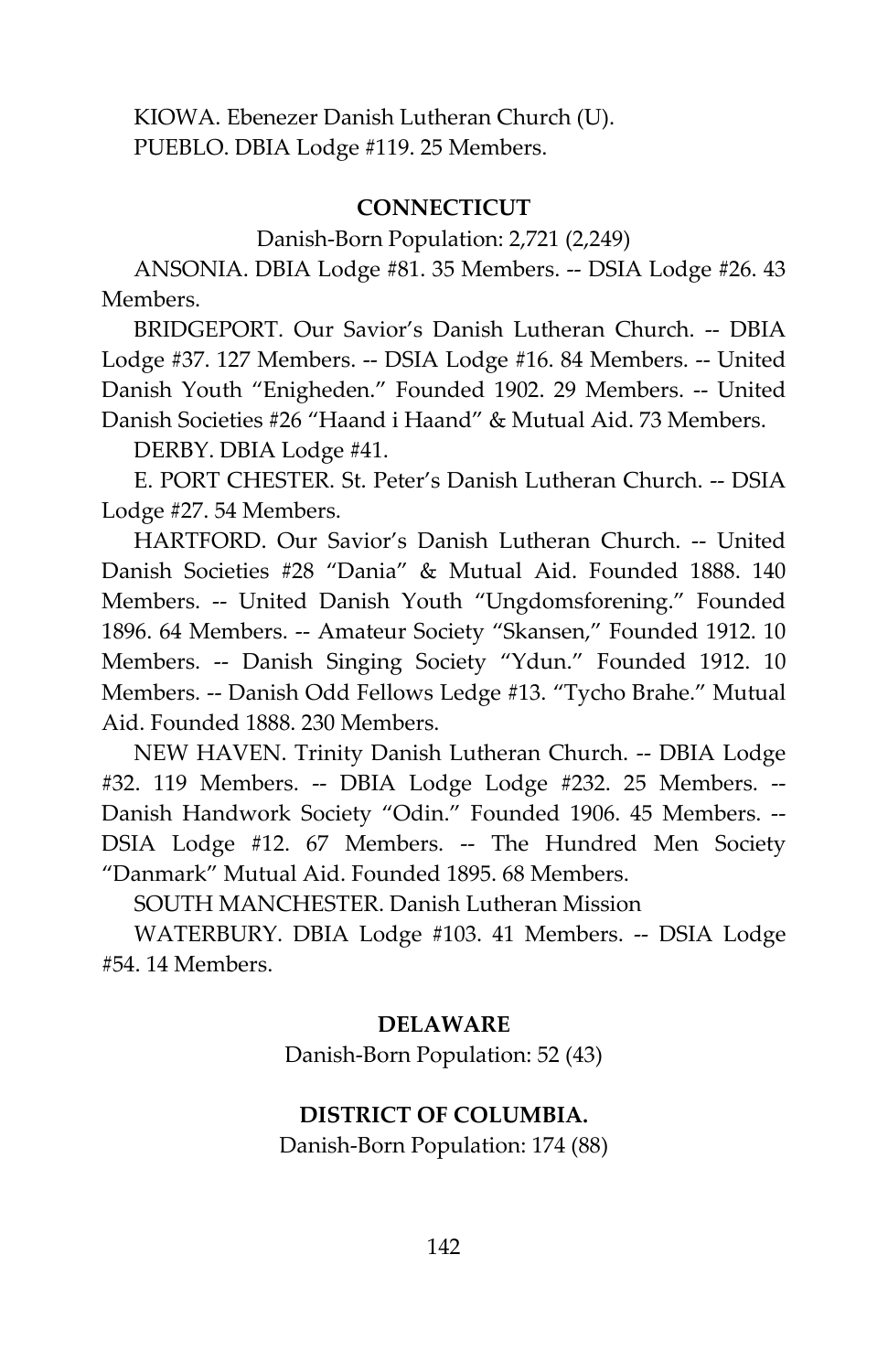# **FLORIDA**

Danish-Born Population: 295 (202)

#### **GEORGIA**

Dansish-Born Population: 113 (88)

# **HAWAII TERRITORY**

Danish-Born Population: 72.

# **IDAHO**

Danish-Born Population: 2254 (1626) POCATELLO: DBIA Lodge #264. 33 Members. -- DSIA Lodge #114. 12 Members.

#### **ILLINOIS.**

Danish-Born Population: 17,350 (15,686)

CHICAGO. Ebenezer Danish Lutheran Church (U), -- Bethania Danish Lutheran Church (U) -- Gethsemane Danish Lutheran Church (U) -- Golgotha Danish Lutheran Church (U). -- Siloams Danish Lutheran Church (U) -- St. Ansgar's Danish Lutheran Church -- St. Stephans Danish Lutheran Church -- Trinity Danish Lutheran Church -- Ladies' Danish Singing Society "Illinois." Founded 1901. 50 Members -- Danish Mutual Aid Society "Dania." Founded 1862. 165 Members. Own Building Lot. -- "Dania's Ladies Society. Founded 1892. 90 Members. -- Knights of Pythias Lodge #112 Danmark. Founded 1883. 136 Members. -- Denmarks Daughters Mutual Aid Society. Founded 1895. 135 Members. -- Denmarks Sons Mutual Aid Society. Founded 1894. 107 Members. -- Danish Workers Singing Society. Founded 1896. 90 Members (all Social Democrats). -- Danish American Health Society. Founded 1907. 154 Members. -- DBIA Lodge 17. 331 Members. -- DBIA Lodge 18. 419 Members. -- DBIA Lodge 35. 298 Members. -- DBIA Lodge 58. 109 Members. -- DBIA Lodge 140. 127 Members. -- South Side Danish Peoples Society. Own Building. -- West Side Danish Peoples Society. -- Danish Gymnastics and Athletic Club "Freja." Founded 1909. 65 Members. -- DSIA Lodge #4. 290 Members. -- DSIA Lodge #11. 217 Members. -- DSIA Lodge #42. 36 Members -- DSIA Lodge #70. 80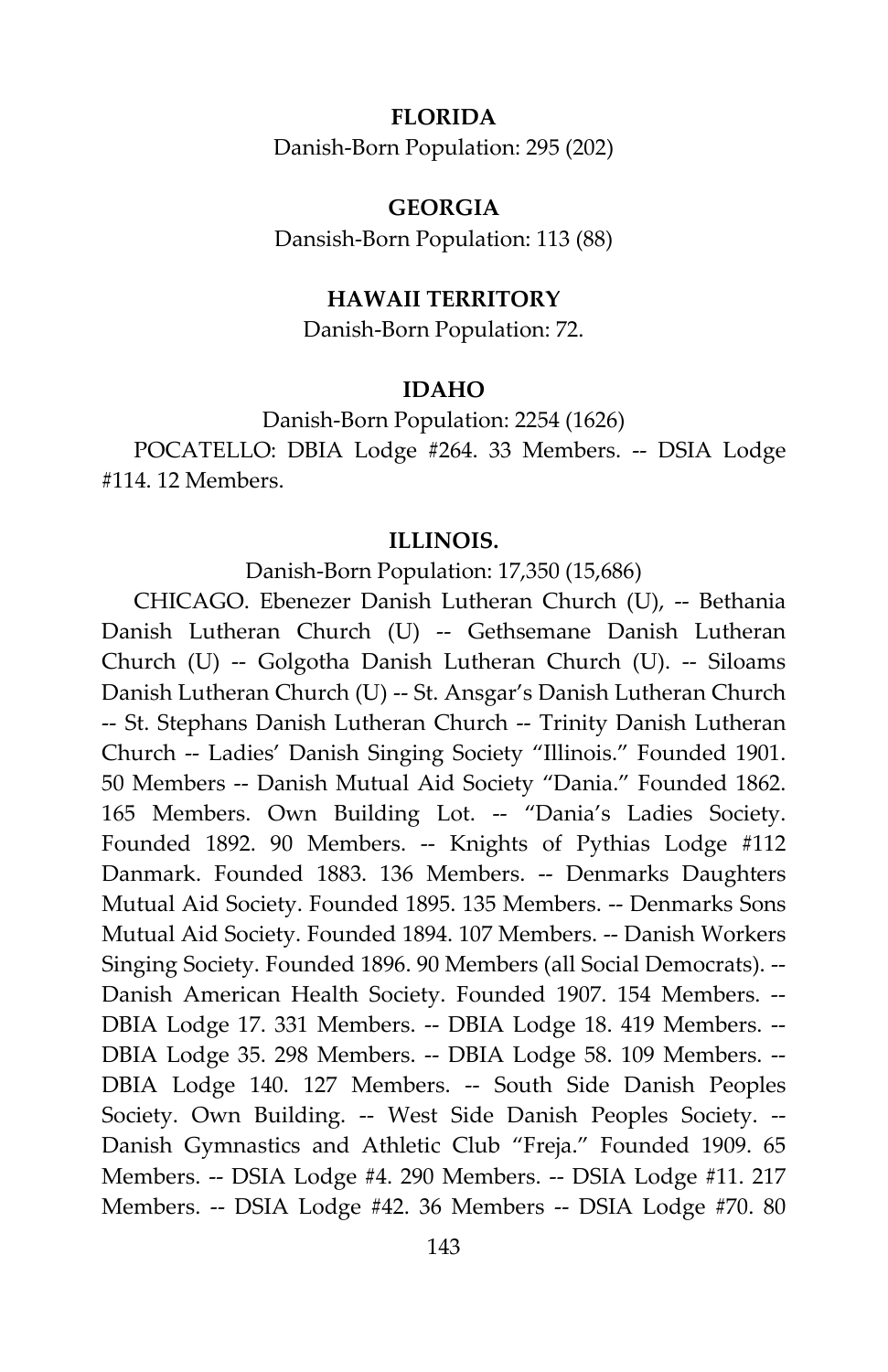Members. -- DSIA Lodge # 85. 33 Members. -- Danish Youth & Mutual Aid Society. Founded 1889. 107 Members. Own Building. -- Danish Brothers in Arms Mutual Aid Society. Founded 1876. 110 Members.-- Scandinavian Social Democrats Health Assistance Society of 1895. 655 Members. -- The Danish Workers Health and Funeral Society. Founded 1905. 94 Members. -- The Danish Singing Society "Harmonien." Founded. 1886. 175 Members. -- The Danish Gun Club. Founded 1891. 64 Members. -- Danish Odd Fellows Lodge # 908. Founded 1904. 205 Members. -- Mutual Aid Society "Dannebrog." Founded 1889. 58 Members. -- Mutual Aid Society "Valkyrien." Founded 1895. 267 Members. -- Mutual Aid Society "Valhalla," Founded 1883. 520 Memebers. Own Building. -- Danish Singing Society "Hejmdal" Founded 1892. 12 Members. -- Danish Singing Society "Lyren." -- Danish Singing Society "Magneten." Founded 1903. 106 Members. -- United Danish Youth. St. Stephan's. Founded 1907. 88 Members. -- South Side Danish 100 Mens' Society. Founded 1901. 140 Members. -- South Side Danish Reading Society. Founded 1894. 51 Members. -- United Danish Youth Society "Trinitys Ungdomsforening." Founded 1909. 86 Members. Gymnastics. -- Danish Reading Society "Tylvten." 12 Members.

CLIFTON. DBIA Lodge #123, 58 Members.

DWIGHT. St. Peters Danish Lutheran Church. -- DBIA Lodge #34. 69 Memberrs -- DSIA Lodge #118. 12 Members.

GARDNER. Danish Lutheran Mission. -- DBIA Lodge # 280. 24 Members.

GREENRIVER. Danish Lutheran Mission.

JOLIET. DBIA Lodge #52. 30 Members.

LAKE FOREST. DBIA Lodge # 239. 18 Members.

McNABB. Emaus Danish Lutheran Church (U).

MAPLE PARK. Danish Lutheran Mission.

MOLINE. Bethania Danish Lutheran Church. -- DBIA Lodge #5. 30 Members.

ROCKFORD. DBIA Lodge #46. 79 Members. -- DSIA Lodge #55. 41 Members.

SAVANNA. Danish Lutheran Mission.

SHEFFIELD. St. Peters Danish Lutheran Church. -- DBIA Lodge #22. 40 Members.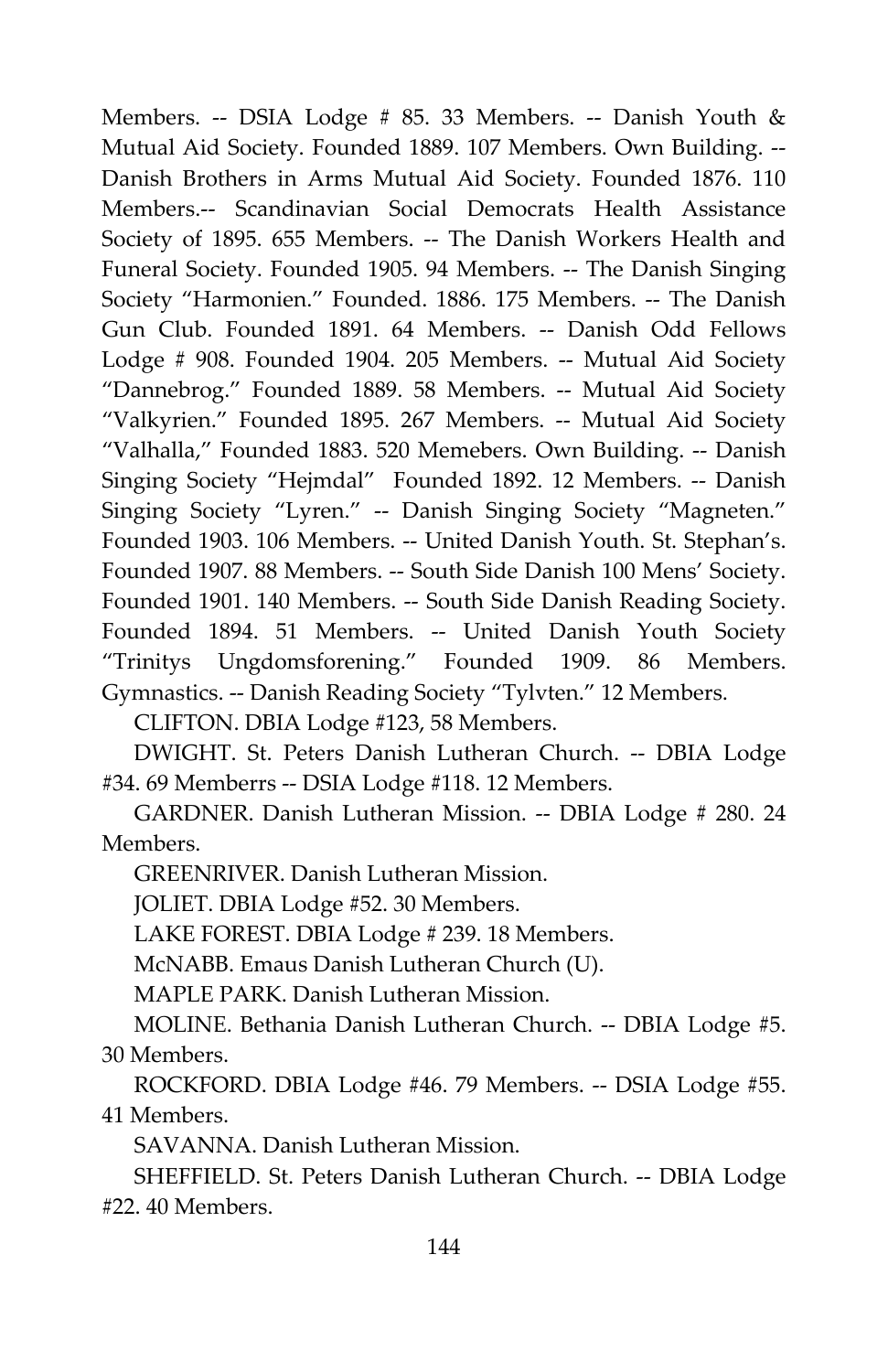SOUTH CHICAGO. St. Michaels Danish Lutheran Church. DBIA Lodge #61. 67 Members.

ST. CHARLES. DBIA Lodge #92. 66 Members.

WATERMAN. DBIA Lodge #76. 24 Members.

WAUKEGAN. DBIA Lodge #182. 48 Members.

WEST PULLMAN. DBIA Lodge #107. 114 Members.

WOODSTOCK. Salems Danish Lutheran Church (U) -- DBIA Lodge #234. 29 Members.

# **INDIANA.**

Danish-Born Population: 900 (783)

INDIANAPOLIS. DBIA Lodge #228. 51 Members. -- DSIA Lodge #98. 15 Members.

SOUTH BEND. DBIA Lodge #245. 32 Members. -- DSIA Lodge #99. 27 Members.

# **INDIAN TERRITORY.**

Danish- Born Population: 33.

# **IOWA.**

Danish-Born Population: 17,937 (17102)

ALTA. Alta Danish Lutheran Church. -- DBIA Lodge #224. 32 Members.

ATLANTIC. Danish Lutheran Church (U). -- DBIA Lodge #53. 51 Members.

AUDUBON. Danish Lutheran Church (U). -- Ebenezer Danish Lutheran Church (U). -- DBIA Lodge #157. 54 Members. -- DSIA Lodge #97. 27 Members.

AVOCA. DBIA Lodge #128. 55 Members.

BATTLE CREEK. DBIA Lodge #215. 32 Members.

BOOMER. DBIA Lodge #137. 48 Members.

BURLINGTON. DSIA Lodge #74. 19 Members.

CALLENDER. Roland Township Danish Lutheran Church (U).

CEDAR FALLS. Bethlehem Danish Lutheran Church. -- Nazareth Danish Lutheran Church (U). DBIA Lodge #7. 107 Members. DSIA Lodge #48. 49 Members. -- United Danish Youth "Frem." Founded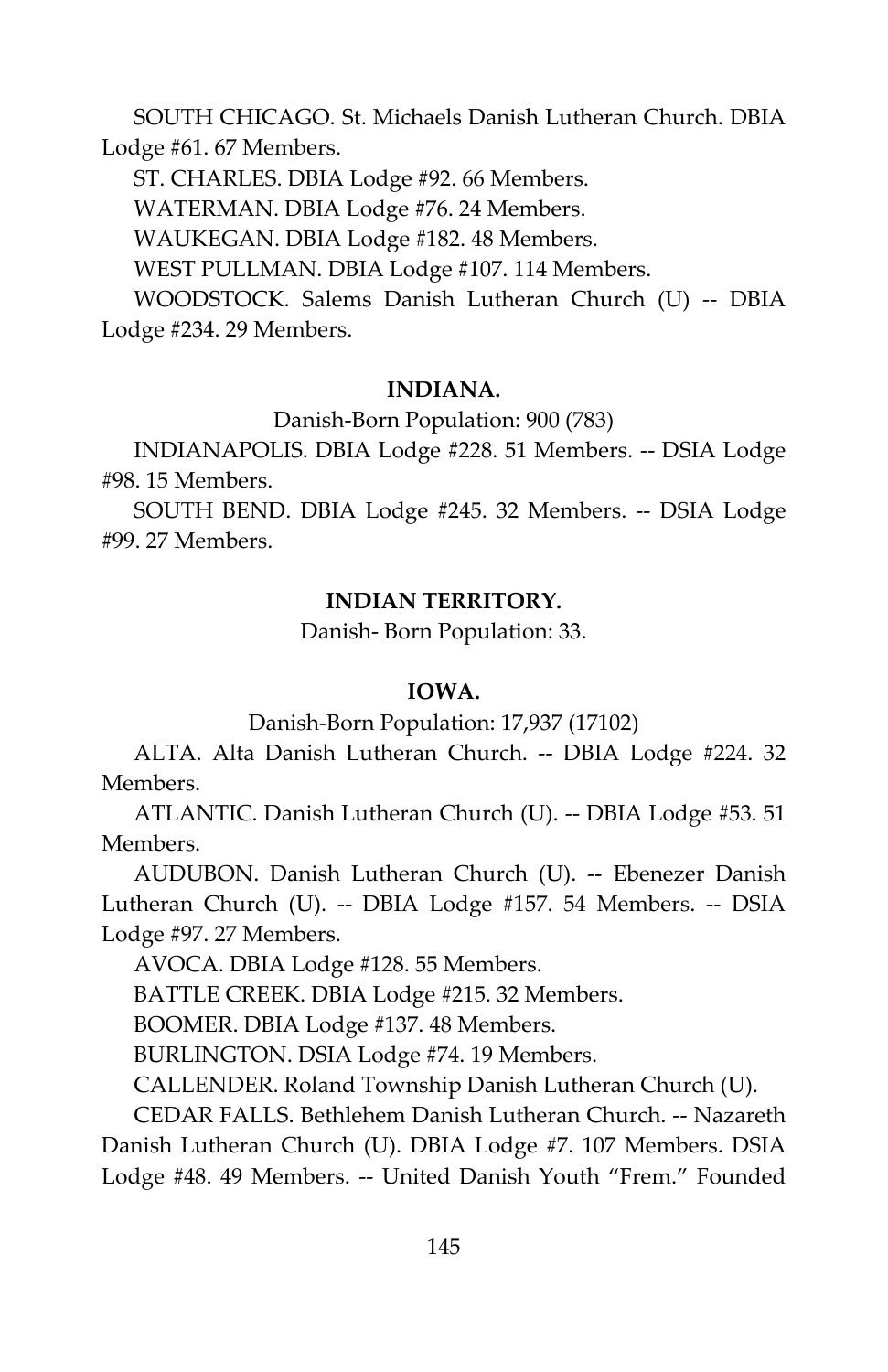1904. 65 Members. Forsamlingshus. -- United Danish Societies #14 "Lyren." 186 Members.

CEDAR RAPIDS. Danish Lutheran Church

CLEAR LAKE. DBIA Lodge #219. 62 Members.

CLINTON. St. John's Danish Lutheran Church. -- United Danish Societies #8 "Dannevirke" 331 Members. Own Building. -- DBIA Lodge #11. 166 Members. Own Forsamlingshus. -- Danish Peoples' Society. -- DSIA Lodge #7. 103 Members. --

United Danish Youth "Fremtiden." Founded 1898. 60 Membes.

COULTER. Nazareth Danish Lutheran Church (U).

COUNCIL BLUFFS. Our Savior's Scandinavian Lutheran Church. (U). -- United Danish Societies. #5 "Danebo." 185 Members. -- DBIA Lodge #10. 329 Members. Own Building Jointly with UDS #5 "Danebo." -- DSIA Lodge #10. 118 Members.

CRYSTAL LAKE. DBIA Lodge #220. 17 Members.

DAVENPORT. Danish Lutheran Church (U.) -- DBIA Lodge #3. 121 Members. -- DSIA Lodge #3. 58 Members.

DES MOINES. Bethesda Danish Lutheran Church (U). -- St. John's Danish Lutheran Church. -- DBIA Lodge #15. 87 Members. -- DSIA Lodge #18. 19 Members. -- United Danish Youth "Holger Danske." Founded 1906. 65 Members. Gymnastics.

DE WITT. Danish Lutheran Mission.

DIKE. DBIA Lodge #144. 60 Members.

EAST DES MOINES. DSIA Lodge #102. 19 Members.

ELK HORN. Danish Lutheran Church (U.) -- DBIA Lodge #289. 20 Members.

EXIRA. Danish Lutheran Church (U.) -- St. John's Danish Lutheran Church. -- DBIA Lodge #31. 63 Members. -- DSIA Lodge #108. 22 Members.

FREDSVILLE. Danish Lutheran Church. -- United Danish Youth "Fredsville Ungdomsforening." Founded 1901. 55 Members. Forsamlingshus. Gymnastics.

GOLDFIELD. DBIA Lodge #94. 6 Members.

GRAETTINGER. St. Paul Danish Lutheran Church (U.)

HAMLIN. Danish Lutheran Church (U.) -- DBIA Lodge #256. 33 Members.

HAMPTON (Franklin Co.) St. John's Danish Lutheran Church.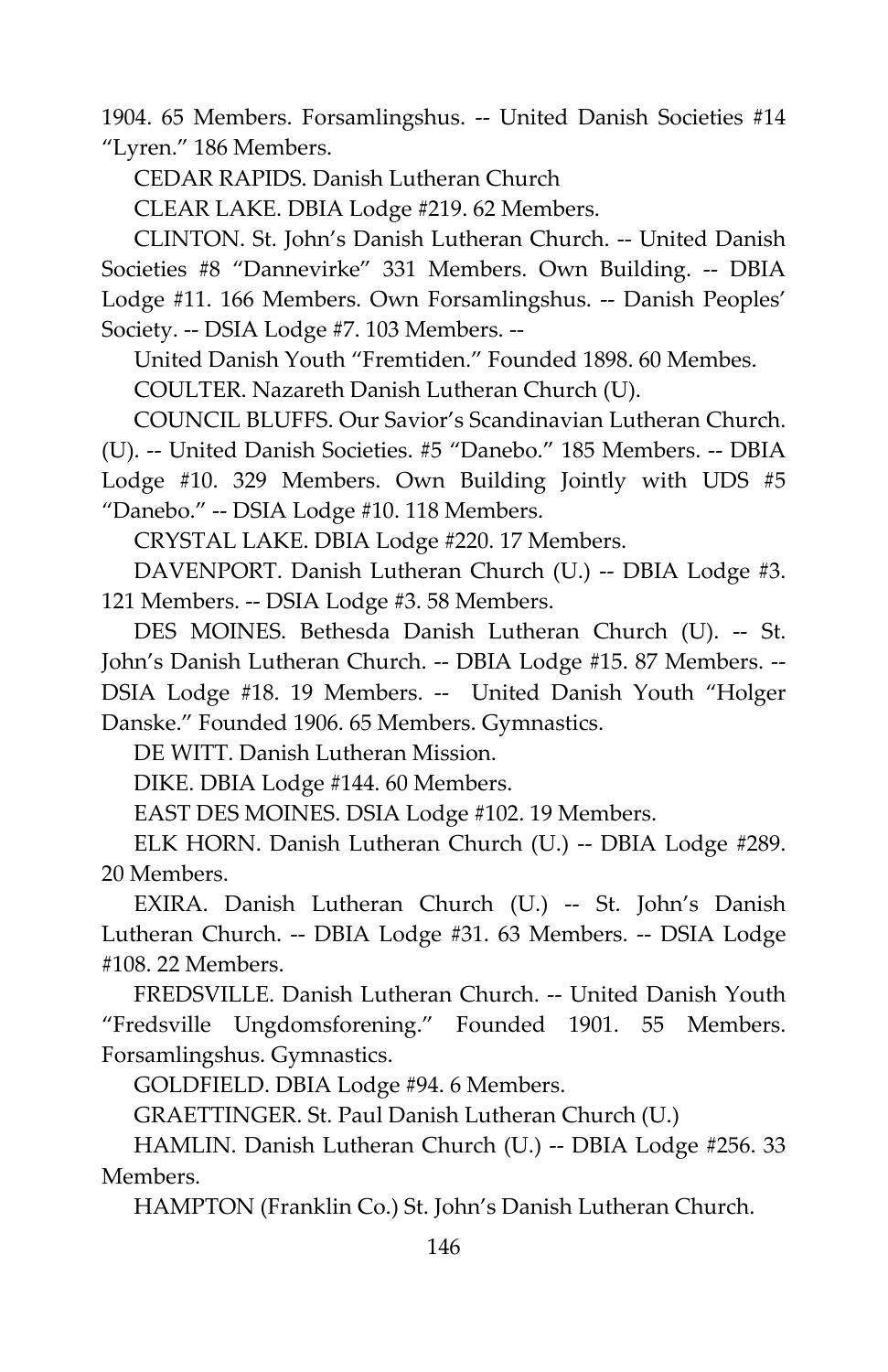HARLAN. Danish Lutheran Church (U.) -- DBIA Lodge #158. 21 Members.

JACKSONVILLE. Bethlehem Danish Lutheran Church (U.) -- DBIA Lodge #175. 30 Members.

JEWELL. Our Savior's Danish Lutheran Church (U.) -- DBIA Lodge #231. 16 Members.

JORDAN. Danish Lutheran Mission.

KIMBALLTON. Bethania Danish Lutheran Church. (U.) -- Immanuel Danish Lutheran Church. -- DBIA Lodge #21. 44 Members. -- United Danish Youth "Baldur." Founded 1902. 76 Members. Forsamlingshus. Gymnastics.

LATIMER. United Danish Youth "Dannebrog." Founded 1906. 42 Members. -- DBIA Lodge #221. 68 Members. -- DSIA Lodge #124. 13 Members.

MARCUS. Nazareth Danish Lutheran Church (U.)

MISSOURI VALLEY. DBIA Lodge #101. 23 Members.

MOORHEAD. Bethesda Danish Lutheran Church (U.) -- Ingemann's Danish Lutheran Church.

NEOLA (Boomer). DBIA Lodge #80. 27 Members.

NEWELL. Nains Danish Lutheran Church. -- DBIA Lodge #147. 58 Members. -- DSIA Lodge #109. 17 Members. -- United Danish Youth "De Unge Kræfter" Founded 1905. 48 Members. Forsamlingshus. Gymnastics.

OAK HILL. Danish Lutheran Church.

OYENS. Oyens Danish Lutheran Church. (U.)

PETERSON. Peterson Danish Lutheran Church (U.)

POPLAR. Danish Lutheran Church.

REINBECK. DBIA Lodge #127. 23 Members.

RINGSTED. St. John's Danish Lutheran Church. -- St. Paul Danish Lutheran Church (U.) -- United Danish Youth "Brejdablik." Founded 1905. 45 Members. Forsamlingshus. Gymnastics. -- United Danish Socities #27 "Danmarks Minde." 66 Members. -- DBIA Lodge

#134. 75 Members. -- DSIA Lodge #52. 10 Members.

ROLFE. Nains Danish Lutheran Church (U.)

RORBECK. DBIA Lodge # 150. 50 Members.

ROYAL. Bethlehem Danish Lutheran Church. (U.)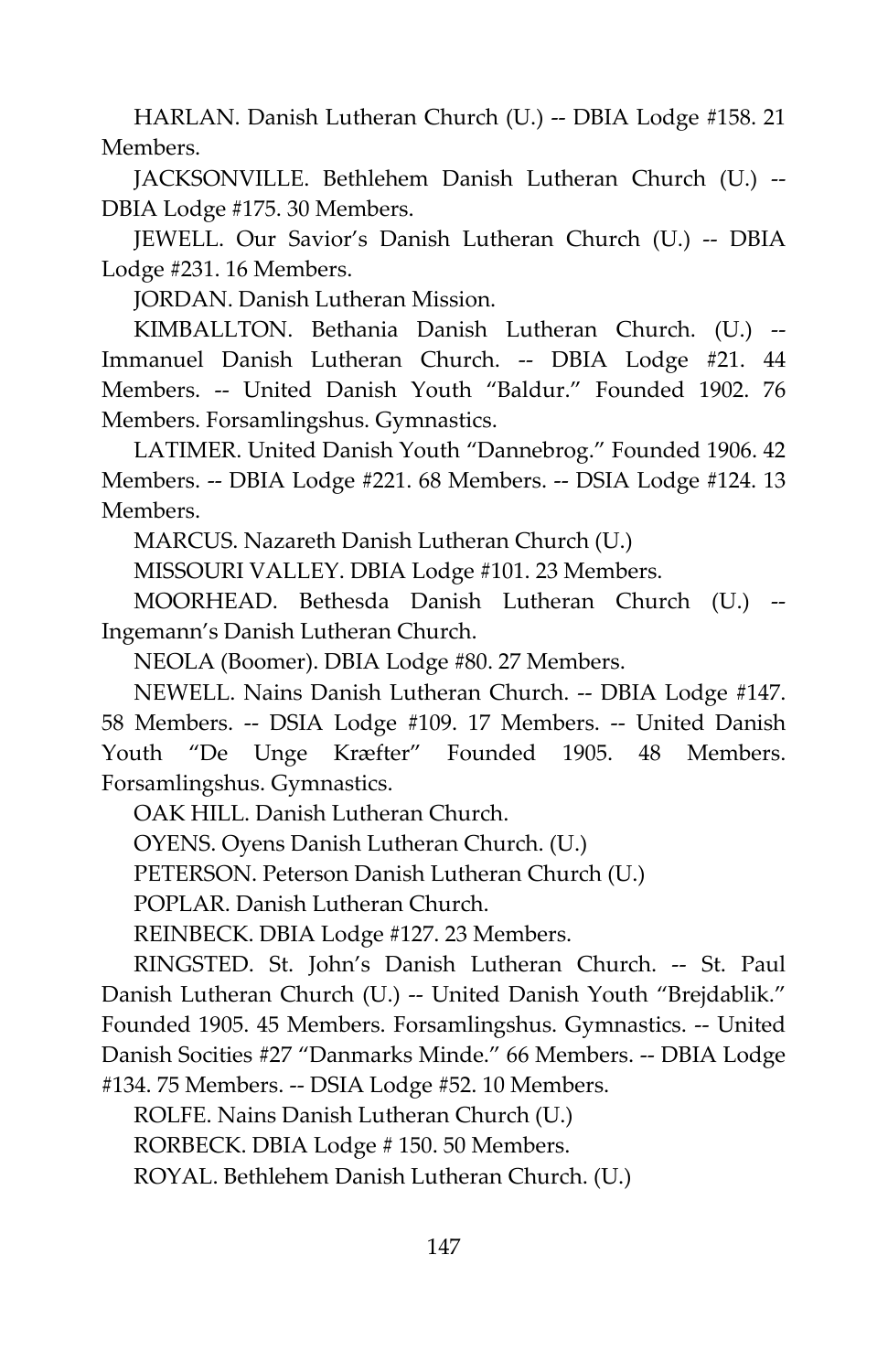RUTLAND. DBIA Lodge # 217. 59 Members. -- DSIA Lodge #103. 14 Members.

SABULA. Danish Lutheran Mission. -- United Danish Socities #9 "Nordens Brodre." 40 Members.

SALIX. DBIA Lodge #105. 29 Members.

SERGEANT BLUFF. Zions Danish Lutheran Church. (U.) -- DSIA Lodge #67. 14 Members.

SCRANTON. Danish Lutheran Church (U.)

SIOUX RIVER BOTTOM. Danish Lutheran Mission.

SIOUX CITY. Danish Lutheran Church (U.) -- DBIA Lodge #62. 102 Members. -- DSIA Lodge #34. 40 Members.

SPENCER. St. Paul's Danish Lutheran Church. (U.) -- Bethania Danish Lutheran Church (U.)

STORY CITY. DBIA Lodge # 136. 24 Members.

THORNTON. St. Paul's Danish Lutheran Church (U.) -- DBIA Lodge #223. 7 Members.

TURIN. DBIA Lodge #77. 23 Members. -- DSIA Lodge #127. 10 Members.

VOORHILL. Danish Lutheran Mission.

WATERLOO. St. Ansgar's Danish Lutheran Church. -- DBIA Lodge # 212. 61 Members. -- United Danish Societies. #32 "Lyren." Founded 1912. 25 Members. -- United Danish Youth "Fyrtaarnet." Founded 1909. 22 Members.

WEST BRANCH. Danish Lutheran Church (U.)

WEST BURLINGTON. DBIA Lodge #63. 31 Members.

WESTON (Boomer). St. Paul's Danish Lutheran Church. (U.)

# **KANSAS**

Danish-Born Population: 2759 (2914)

DENMARK. Danish Lutheran Church. -- United Danish Youth "Fremtiden." Founded 1925. 25 Members. Forsamlingshus.

KANSAS CITY. DBIA Lodge # 173. 57 Members. United Danish Societies. #29 "Freja." 53 Members.

# **KENTUCKY**

Danish-Born Population: 55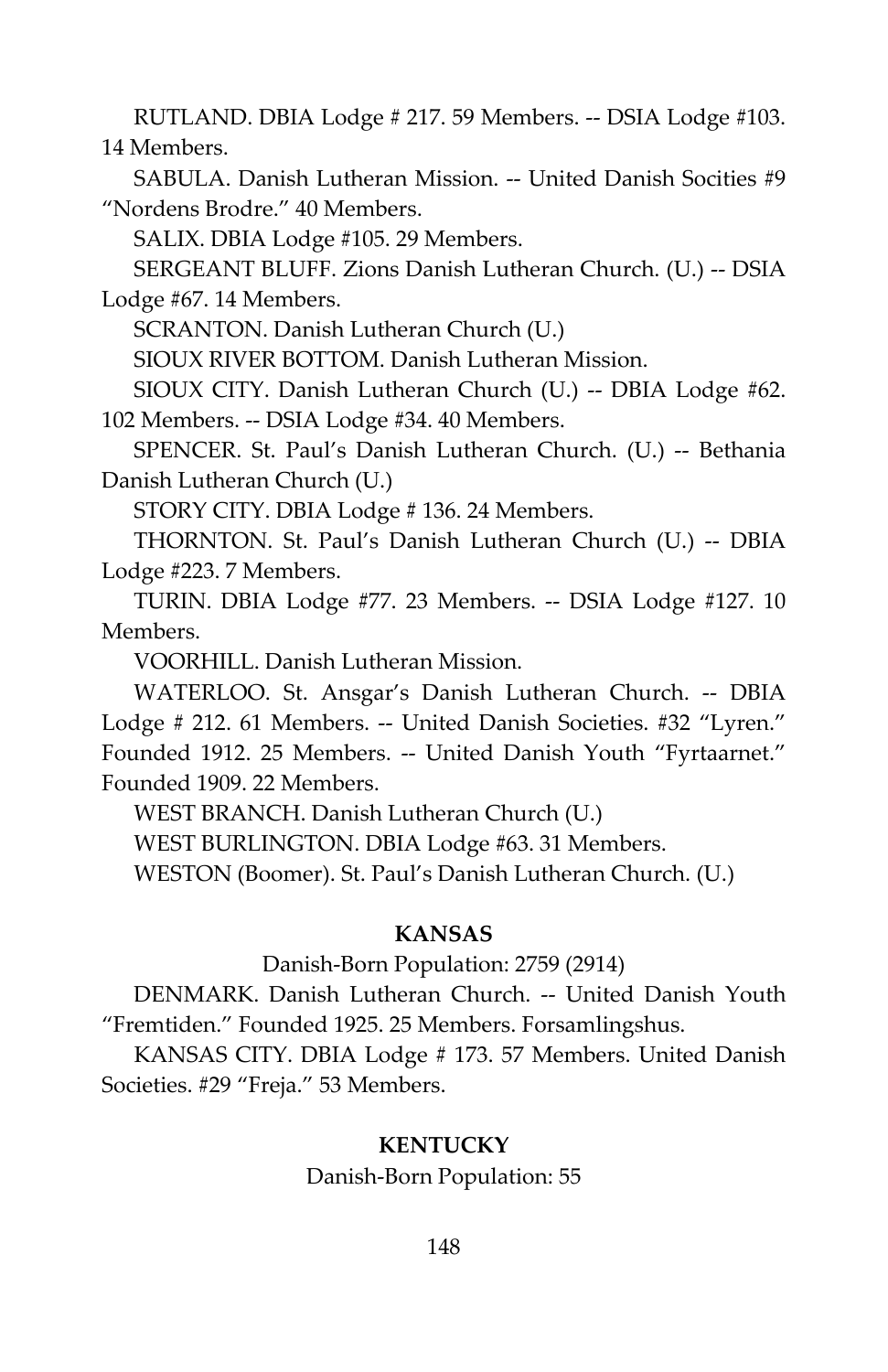# **LOUISIANA**

Danish-Born Population: 239 (215).

# **MAINE.**

Danish-Born Population: 925 (885).

FALMOUTH. Emaus Danish Lutheran Church. (U.) -- DBIA Lodge # 250. 24 Members.

PORTLAND. St. Ansgar's Danish Lutheran Church. (U.) -- United Danish Youth "Dannevirke" Founded 1897. 62 Members. -- DBIA Lodge #112. 107 Members -- DSIA Lodge #51. 56 Members.

RUMFORD FALLS. DBIA Lodge #199. 11 Members.

WESTBROOK. Danish Lutheran Church -- First Danish Lutheran Church (U.) -- DBIA Lodge #201. 39 Members. -- DBIA Lodge #284. 25 Members.

#### **MARYLAND**

Danish-Born Population: 236 (176)

#### **MASSACHUSETTS**

Danish-Born Population: 3402 (2467)

BOSTON. Bethania Danish Lutheran Church. (U.) -- St. Ansgar's Danish Lutheran Church. -- DSIA Lodge #38, 52 Members.

BROCKTON. DBIA Lodge # 229. 18 Members.

CAMBRIGDE. DBIA Lodge #270. 47 Membes.

HOLYOKE. Danish Lutheran Mission.

MAYNARD. St. Peter's Danish Lutheran Church. -- DBIA Lodge #204. 35 Members.

WOBURN. DBIA Lodge # 197. 58 Members. -- DSIA Lodge #101. 31 Members.

WORCESTER. First Danish Lutheran Church. (U.) - DBIA Lodge #192. 96 Members. -- DSIA Lodge #83. 47 Members.

# **MICHIGAN**

Danish-Born Population: 6313 (6,390)

ASHLAND. Kedrons Danish Lutheran Church, -- United Danish Youth "Ashland," Founded 1911. 40 Members. Forsamlingshus.

BIG RAPIDS. St. Ansgars Danish Lutheran Church.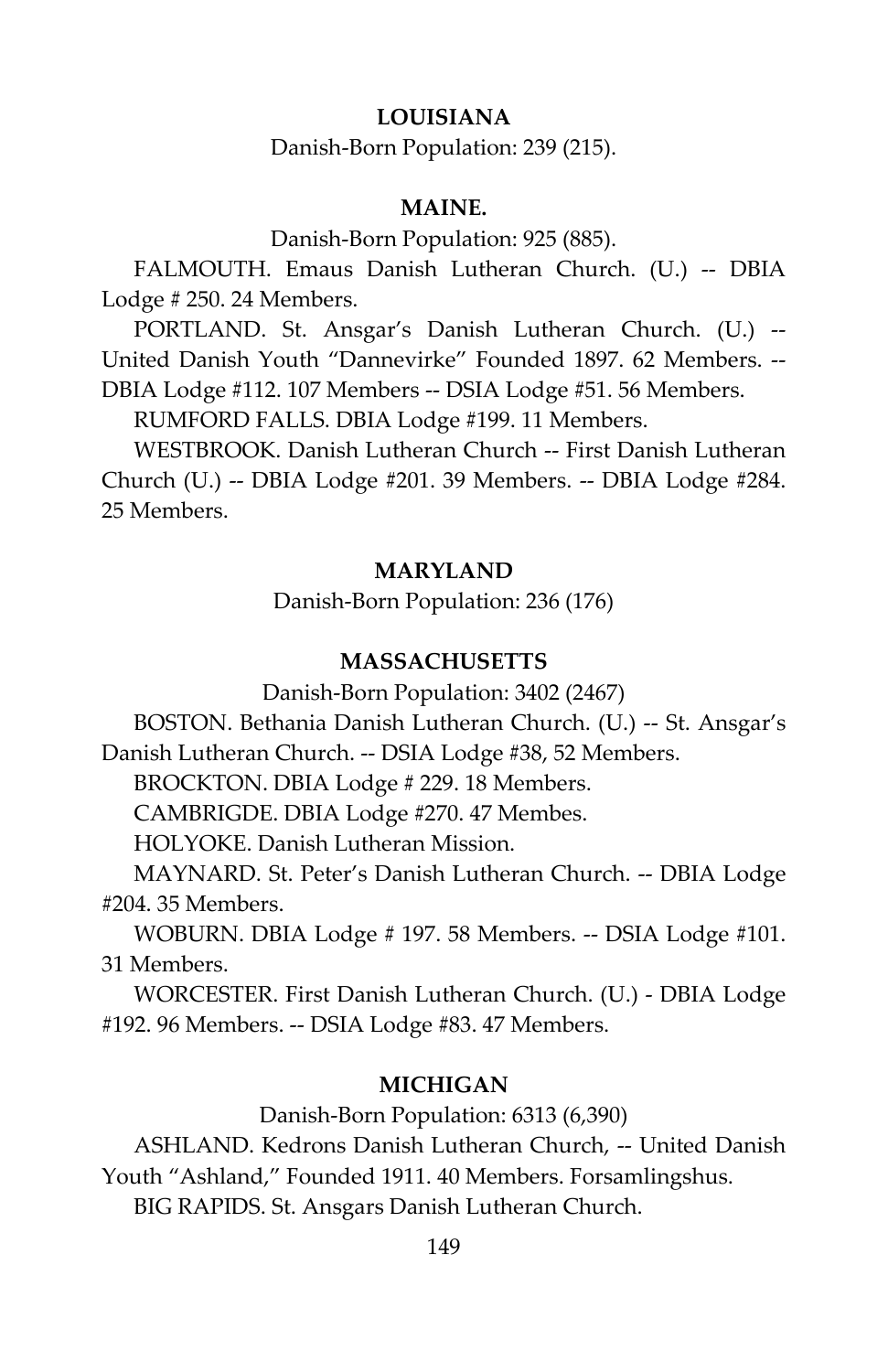CADILLAC. DBIA Lodge #244. 22 Members. -- DSIA Lodge #96. 12 Members.

CRYSTAL FALLS. DBIA Lodge #156. 16 Members.

DETROIT. St. Peter's Danish Lutheran Church. -- DBIA Lodge #227. 104 Members. -- DSIA Lodge # 125. 23 Members. -- United Danish Youth "Fremtidsvel." Founded 1899. 40 Members.

EDMORE. Our Savior's Danish Lutheran Church. (U.) -- DBIA Lodge # 163. 48 Members. -- DSIA Lodge #123. 11 Members.

ESCANABA. DBIA Lodge # 151. 47 Members. -- DSIA Lodge #107. 17 Members.

FAIRPLAIN. St. Peter's Lutheran Congregation. (U.)

GRAND RAPIDS. Danish Lutheran Mission. -- DBIA Lodge #210. 41 Members. -- DSIA Lodge #88. 26 Members.

GRAYLING. Danish Lutheran Church. -- DBIA Lodge #207. 42 Members. -- DSIA Lodge #111. 30 Members. United Danish Youth "Hejmdal." Founded 1908. 39 Members.

GREENVILLE. St. Paul's Danish Lutheran Church. (U.) -- St. Stephan's Danish Lutheran Church. -- DBIA Lodge #70. 127 Members. -- DSIA Lodge #65. 56 Members.

INGALLS. DBIA Lodge #176. 23 Members.

IRONWOOD. DBIA Lodge #47. 13 Members.

ISHPEMING. DBIA Lodge #44. 24 Members.

JOHANNESBURG. Danish Lutheran Mission.

JUHL. Danish Lutheran Church. -- DBIA Lodge #238. 37 Members. -- DSIA Lodge #100. 27 Members. -- United Danish Youth "Skovrosen." Founded 1910, 28 Members.

LITTLE SETTLEMENT. Bethania Danish Lutheran Church (U.)

LUDINGTON. Bethania Danish Lutheran Church. -- DBIA Lodge #51. 150 Members. -- DSIA Lodge #49. 88 Members.

MANISTEE. Our Savior's Danish Lutheran Church. -- DBIA Lodge #20. 199 Members. -- DSIA Lodge #9. 123 Members. -- United Danish Youth "Maagen." Founded 1905. 21 Members. Forsamlingshus.

McBRIDES. Salems Danish Lutheran Church.

MENOMINEE. Danish Lutheran Church. -- DBIA Lodge #59. 93 Members. -- DSIA Lodge #32. 71 Members. -- United Danish Youth. "Ydun." Founded 1906. 35 Members.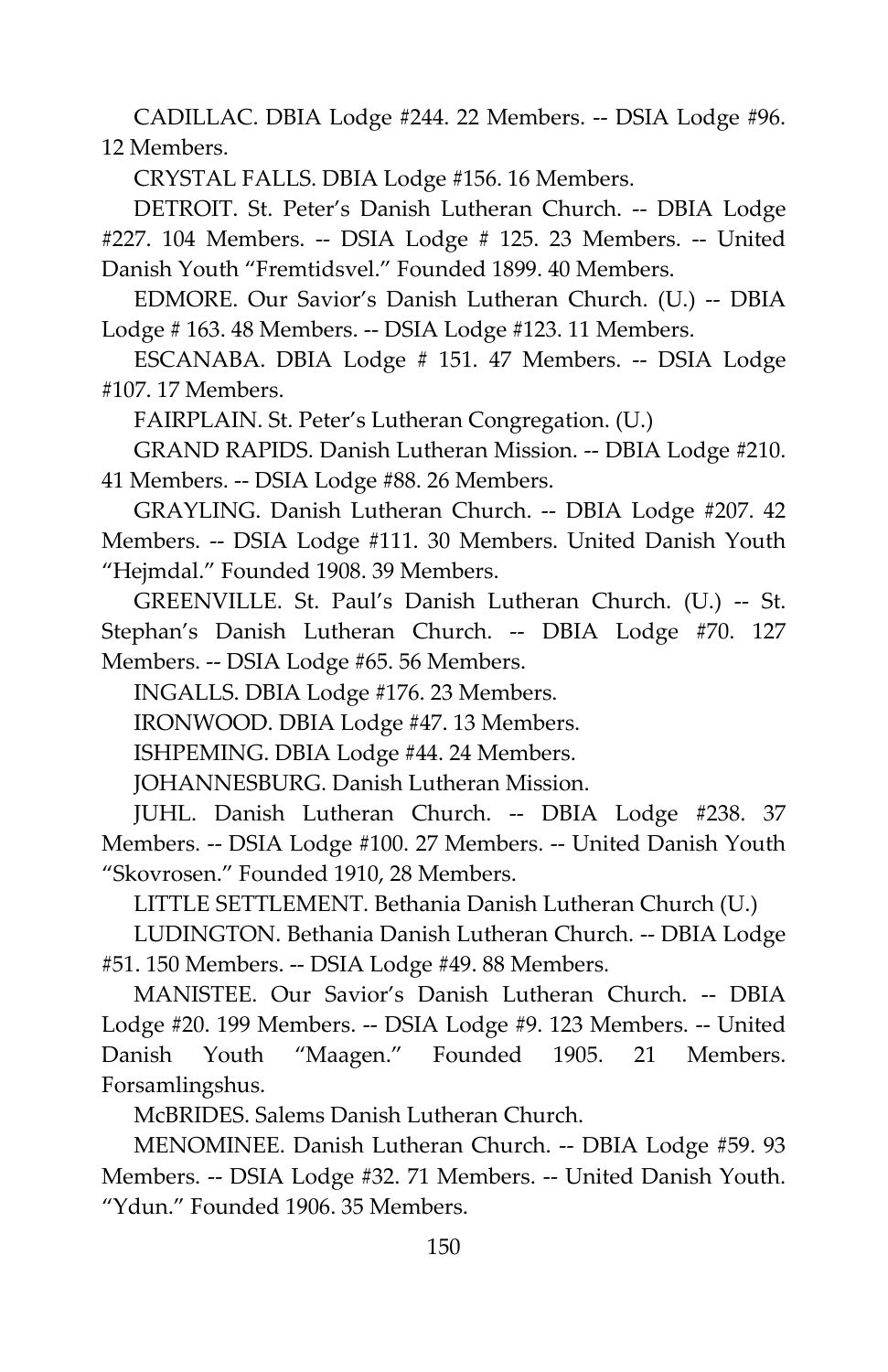MUSKEGON. Bethlehems Danish Lutheran Church. -- DBIA Lodge #30. 68 Members. -- DSIA Lodge #22. 66 Members. -- United Danish Youth "Ungdomsforeningen." 30 Members.

NEGAUNEE. DBIA Lodge #6. 77 Members. -- DSIA Lodge #1. 43 Members.

SIDNEY. Immanuels Danish Lutheran Church. (U.) -- DBIA Lodge #181. 78 Members. -- DSIA Lodge #120. 19 Members.

STEPHENSON. Danish Lutheran Mission.

TRUFANT. St. John's Danish Lutheran Church. -- St. Thomas Danish Lutheran Church. (U.) -- DBIA Lodge #106. 177 Members. -- DSIA Lodge #64. 72 Members.

VICTORY. Trinity Danish Lutheran Church. -- DBIA Lodge #82. 33 Members.

WHITEHALL. DBIA Lodge #55. 15 Members.

# **MINNESOTA**

Danish-Born Population. 16,130 (16298)

ALDEN. Immanuels Danish Lutheran Church (U.) -- Danish Lutheran Mission. -- DBIA Lodge #73. 82 Members. -- DSIA Lodge #82.30 Members.

ALBERT LEA. Trinity Danish Lutheran Church (U.) - DBIA Lodge #75. 170 Members. -- DSIA Lodge #60. 35 Members.

ARCO. Danish Lutheran Mission. -- DBIA Lodge #271. 32 Members.

ASKOV. Bethlehems Danish Lutheran Church. -- DBIA Lodge #263. 22 Members. -- Danish Peoples' Society. -- United Danish Youth "Skovrosen." Founded 1907. 59 Members. Forsamlingshus. Gymnastics.

AUSTIN. DBIA Lodge #111. 64 Members.

BLOOMING PRAIRIE. Brorson Danish Lutheran Church (U.) -- DBIA Lodge #98. 46 Members.

BRAINERD. DBIA Lodge #142. 40 Members.

BROOKVILLE. Fredsminde Lutheran Church (U.)

CARLSTON (Freeborn Co.) Carlston Danish Lutheran Church DIAMOND LAKE. Danish Lutheran Church.

DULUTH. St. Luke's Danish Lutheran Church (U.) -- DBIA Lodge #65. 95 Members. -- DSIA Lodge #35. 50 Members.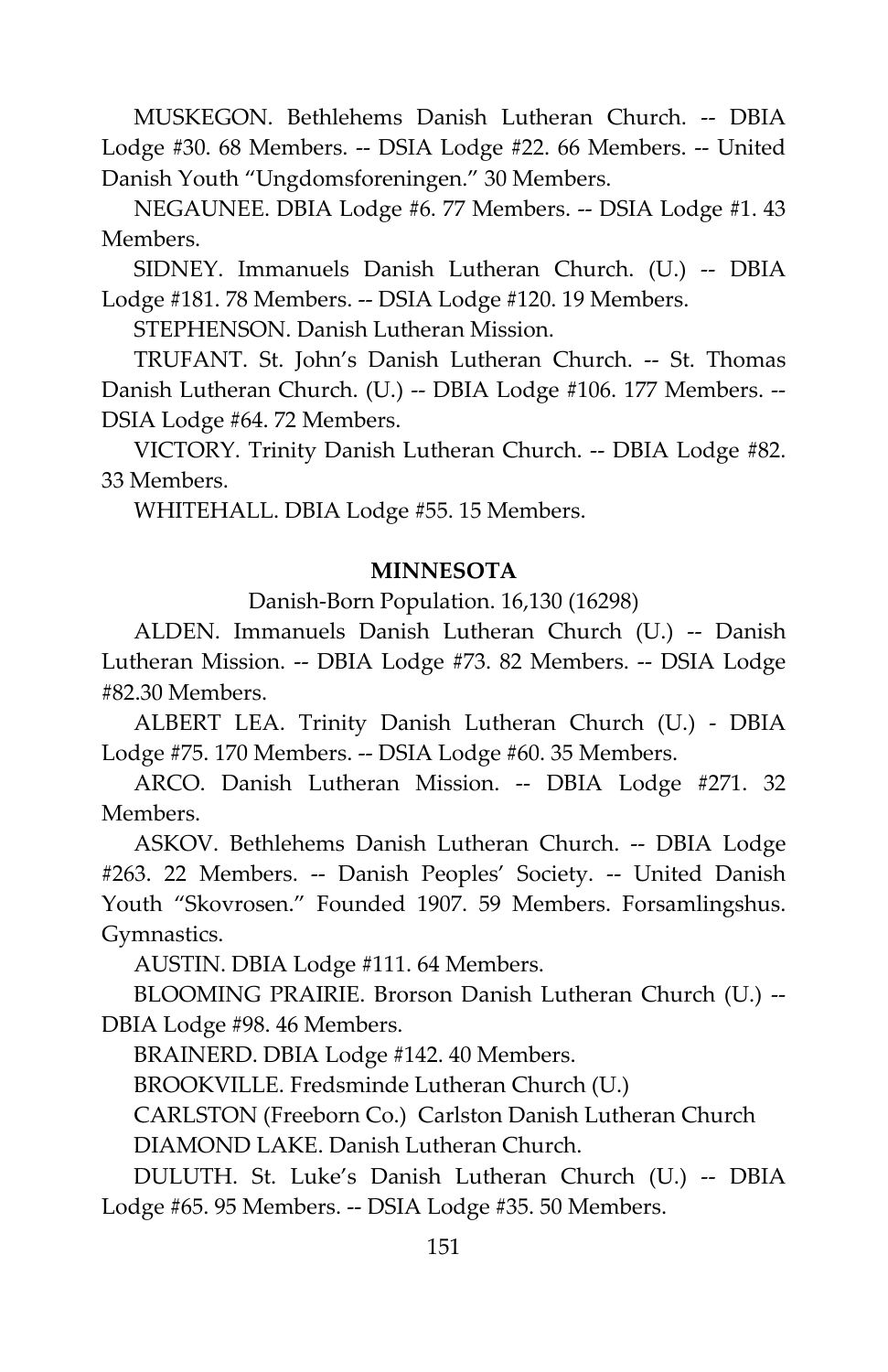EAST PRAIRIE. Dania Danish Lutheran Church. (U.)

ELMDALE. Sæby Danish Lutheran Church (U.) -- DBIA Lodge #237. 17 Members.

EVAN. St. Matthew's Lutheran Church (U.)

FARMINGTON. ST. John's Lutheran Church. (U.)

GENEVA. Godthaab Danish Lutheran Church (U.) -- DBIA Lodge #115. 22 Members.

GILFILLAN. Bethania Lutheran Church (U.)

HAZELWOOD. Immanuel Danish Lutheran Church (U.)

HOPKINS. DBIA Lodge #97. 82 Members. -- DSIA Lodge #45. 39 Members.

HUTCHINSON. Nazareth Danish Lutheran Church. Hutchinson Danish Lutheran Church. (U.) -- St. Morten's Danish Lutheran Church. (U.) -- Danish People's Society. -- DBIA Lodge #83. 62 Members. -- DSIA Lodge #80. 27 Members.

JACKSON. DBIA Lodge #96. 92 Members.

LAKE BENTON. DBIA Lodge #114. 74 Members. -- DSIA Lodge #66. 18 Members. -- United Danish Youth "Fremad." 40 Members. Forsamlingshus. Gymnastics.

LEMOND. St. Petri Danish Lutheran Church. (U.)

LONDON. Our Savior's Danish Lutheran Church (U.)

MILROY. Salem Lutheran Church.

MINNEAPOLIS. Immanuel Danish Lutheran Church (U.) -- St. Peder's Danish Lutheran Church -- United Danish Societies #6 "Dania" Founded 1875. 235 Members. Own Building. -- DBIA Lodge #45. 329 Members. -- DSIA Lodge #23. 143 Members. -- United Danish Youth "St. Peder's Ungdomsforening." 14 Members. -- Danish Singing Society "Apollon" -- Danish Youth Society of 1905. 75 Members.

NELSON. Scandinavian Lutheran Church (U.)

NORTHFIELD. St. Peter's Danish Lutheran Church (U.) -- DBIA Lodge #99. 32 Members.

OSAKIS. DBIA Lodge #132. 33 Members.

OWATONNA. Owatonna Danish Lutheran Church (U.) -- DBIA Lodge #72. 32 Members.

RICELAND. St. Paul Danish Lutheran Church. (U.)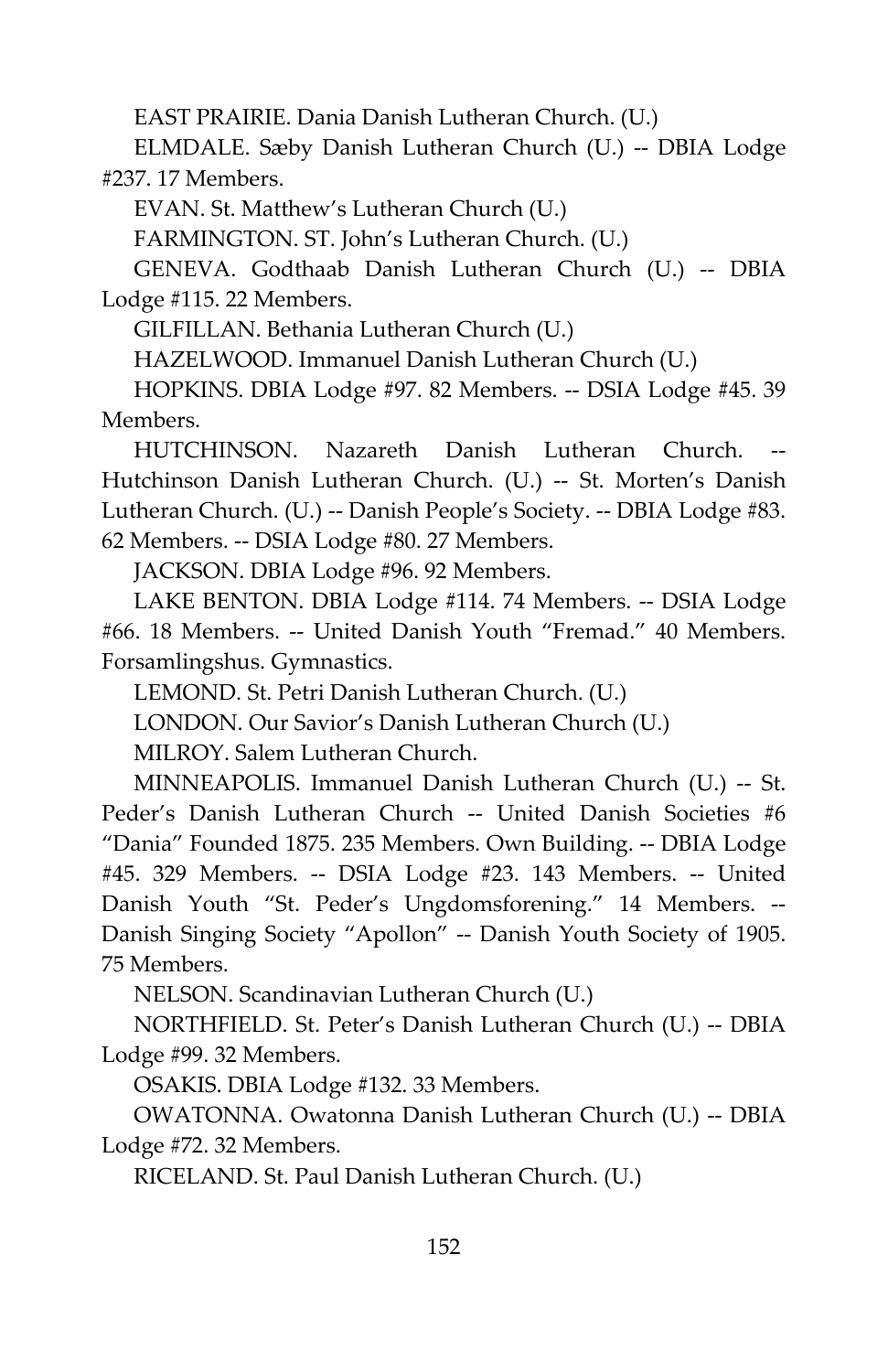ROCHESTER, DBIA Lodge # 85. 43 Members. -- DSIA Lodge # 77. 26 Members.

ROSENDALE. DBIA Lodge #100. 39 Members.

RUTHTON. Danish Lutheran Church. -- DBIA Lodge #253. 19 Members. -- United Danish Youth "Fremad" Founded 1905. 42 Members.

ST. PAUL. United Danish Societies #18 "Denmark's Sons." 81 Members. -- DBIA Lodge #91. 339 Members. -- DSIA Lodge #50. 98 Members.

SHERBURN. DBIA Lodge #104. 13 Members.

SLEEPY EYE. St. John's Danish Lutheran Church. (U.)

STILLWATER. Ansgar Danish Lutheran Church (U.) -- United Danish Societies #11 "Dania." 20 Members.

SUMMIT. St. Ansgar Danish Lutheran Church (U.)

TYLER. Danish Lutheran Church. -- DBIA Lodge # 121. 104 Members. -- DSIA Lodge # 59. 27 Members. -- Danish Peoples Society.-- United Danish Youth "Nordstjernen." Founded 1906. 75 Members.

UNDERWOOD. DBIA Lodge #160. 48 Members. -- DSIA Lodge #72. 18 Members.

#### **MISSISSIPPI**

Danish-Born Population: 119 (86)

#### **MISSOURI**

Danish-Born Population: 1,729 (1,510)

KANSAS CITY. DBIA Lodge #56. 113 Members. -- DSIA Lodge #30. 106 Members.

ST. LOUIS. United Danish Societies #30 "Det Danske Sølvkors." 31 Members. -- DBIA Lodge #191. 31 Members.

WEBSTER GROVES. Bethania Danish Lutheran Church (U.)

# **MONTANA**

Danish-Born Population. 1,951 (1,510) BUTTE. DBIA Lodge #138. 35 Members. COALRIDGE. Emaus Danish Lutheran Church (U.)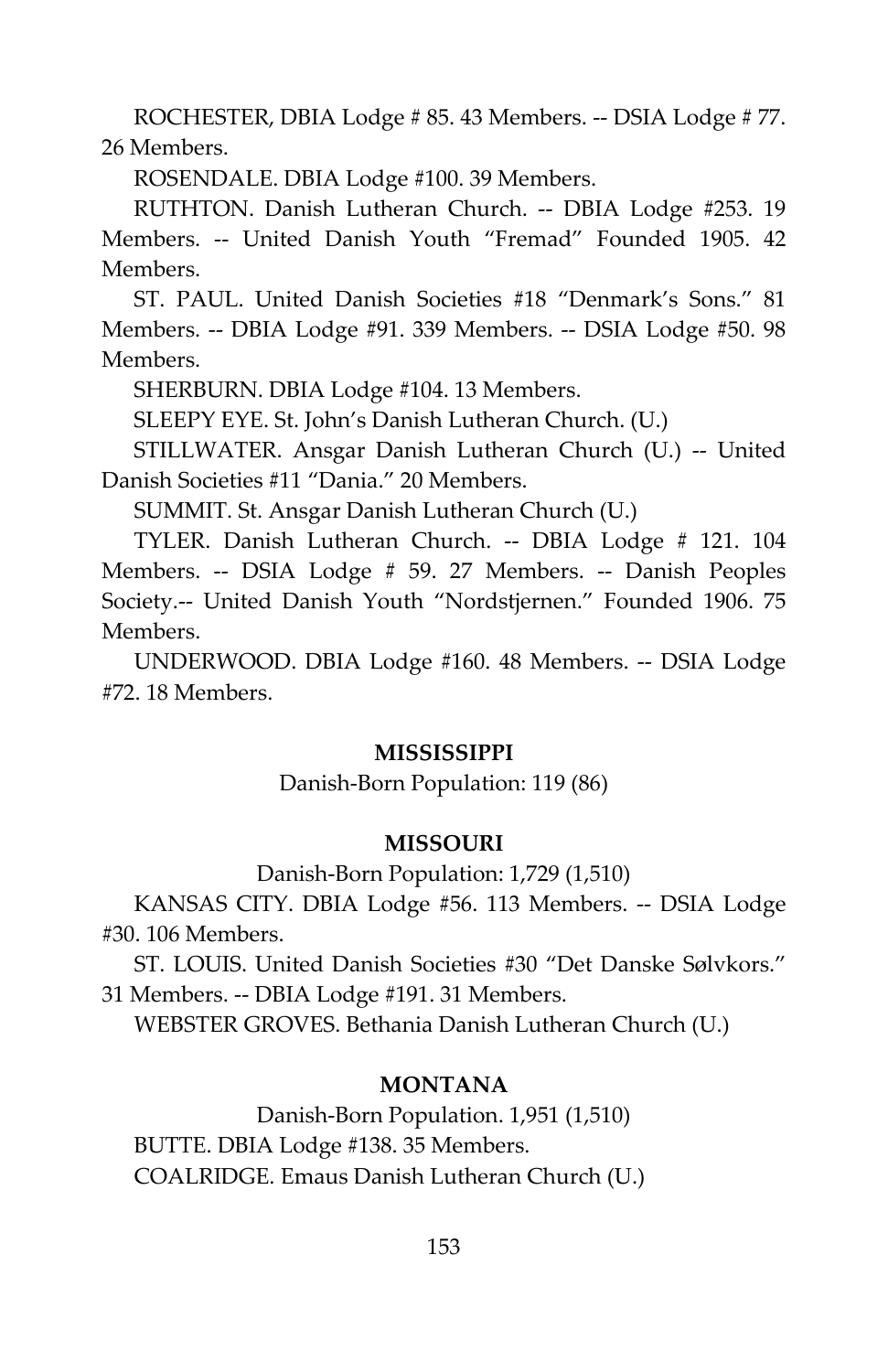DAGMAR. DBIA Lodge #283. 43 Members. -- United Danish Youth. Founded 1909. 80 Members. Gymnastics. -- Danish Singing Society "Herold." Founded 1908. 30 Members. -- Danish Youth Society "Skjold." Founded 1908. 30 Members.

DANE VALLEY. Ebenezer Danish Lutheran Church. (U.) DILLON. DBIA Lodge #273. 44 Members. SIDNEY. Pella Danish Lutheran Church (U.)

## **NEBRASKA**

Danish-Born Population: 13,648 (12,531).

ADMAH. St. John's Danish Lutheran Church.

ARGO. DBIA Lodge #180. 20 Members.

ARNOLD. DBIA Lodge #275. 5 Members.

BASFORD. DBIA Lodge #216. 26 Members.

BENNETT. Bennett Danish Lutheran Church (U.) -- DBIA Lodge #122. 20 Members.

BLAIR. Danish Lutheran Church. (U.) - DBIA Lodge #206. 69 Members.

BOELUS. DBIA Lodge #165. 19 Members.

BRUNSWICK. DBIA Lodge #117. 48 Members.

CORDOVA. St. John's Danish Lutheran Church. -- Our Savior's Danish Lutheran Church (U.) -- DBIA Lodge #177. 38 Members. -- United Danish Youth "Fremad." Founded 1897. 52 Members.

COTESFIELD. DBIA Lodge #288. 18 Members.

COZAD. St. John's Danish Lutheran Church. -- DBIA Lodge #262. 25 Members. -- United Danish Youth "Ønsket." Founded 1901. 36 Members. Forsamlingshus. Gymnastics.

CUSHING. St. John's Danish Lutheran Church. (U.)

DANNEBROG. Dannebrog Danish Lutheran Church (U.) -- DBIA Lodge #54. 132 Members. -- DSIA Lodge #43. 65 Members.

DANNEVIRKE. Danish Lutheran Church -- DBIA Lodge #153. 33 Members. -- DSIA Lodge #62. 23 Members.

DAVEY. Bethlehem Danish Lutheran Church. -- Nazareth Danish Lutheran Church. (U.) -- United Danish Youth "Magneten" Founded 1911. 35 Members.

DENISON. Danish Lutheran Mission.

DENMARK. Ebenezer Danish Lutheran Church. (U.)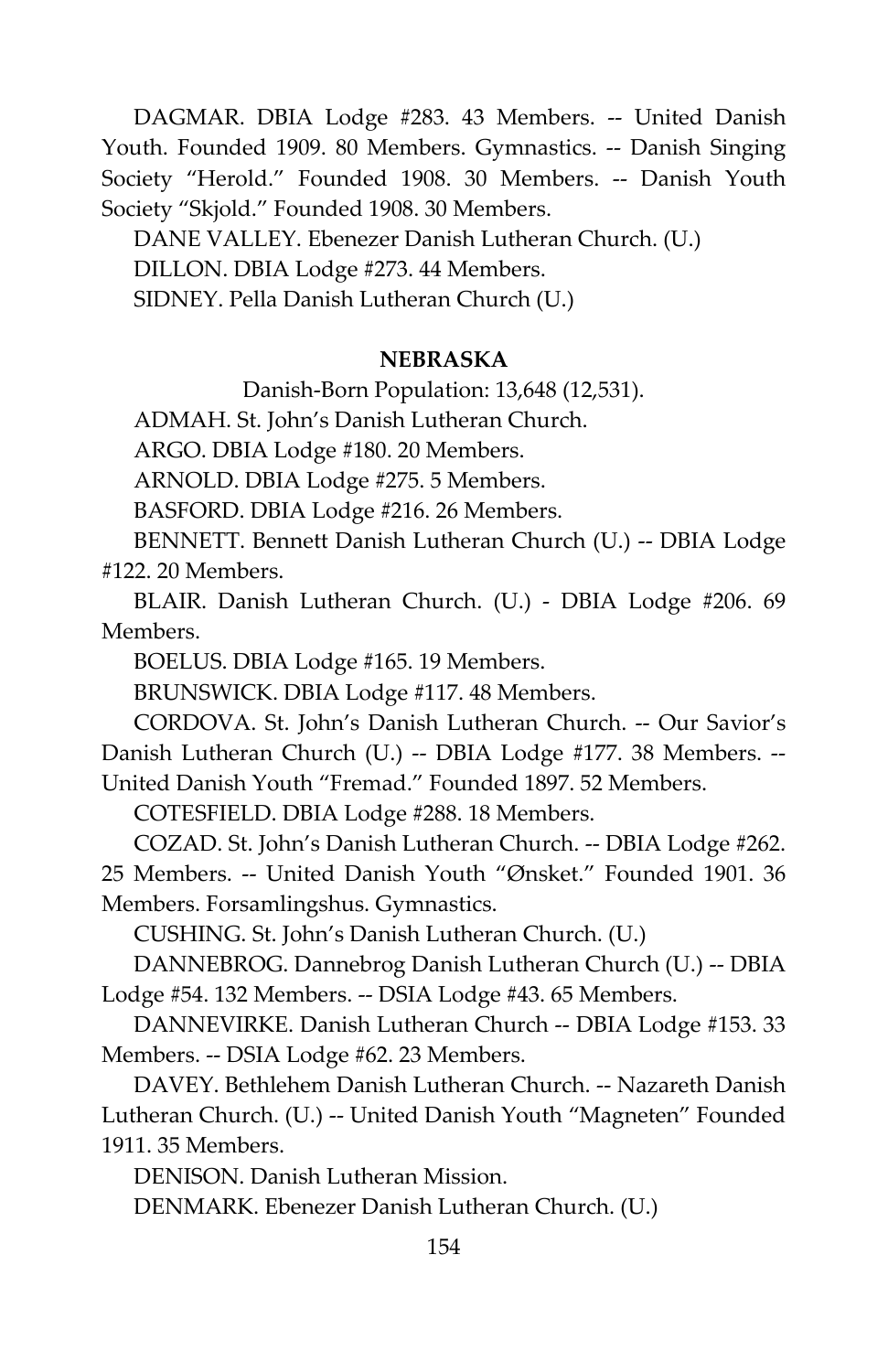DRY CREEK. Danish Lutheran Church (U.)

ELBA. Danish Lutheran Church -- DBIA Lodge #88. 41 Members.

-- DSIA Lodge #33. 24 Members. -- United Danish Youth "Freja." Founded 1911. 28 Members. Gymnastics.

FARWELL. Scandinavian Lutheran Church.

FILLEY. DBIA Lodge #193. 32 Members.

FREMONT. Danish Lutheran Church. (U.) -- Fremont Danish Lutheran Church. -- DBIA Lodge #26. 187 Members. -- DSIA Lodge #37. 55 Members.

GENOA. Bethlehem Danish Lutheran Church (U.)

GRAND ISLAND. DBIA Lodge #211. 68 Members. -- DSIA Lodge #113. 20 Members.

HAMPTON. Immanuel Danish Lutheran Church (U.)

HASTINGS. DBIA Lodge #93. 23 Members.

HERMAN. DBIA Lodge #178. 61 Members.

HOMER. United Danish Youth "Fremad." Founded 1910. 25 Members.

HOWELLS. Praha Lutheran Church (U.)

HUBBARD. DBIA Lodge #169. 42 Members.

KENNARD. Emaus Danish Lutheran Church (U.) -- DBIA Lodge #159. 59 Members. -- DSIA Lodge #76. 10 Members.

LEXINGTON. DBIA Lodge #57. 113 Members. -- DSIA Lodge #95. 17 Members.

LINCOLN. Our Savior's Danish Lutheran Church (U.) - DBIA Lodge #84. 63 Members. -- DSIA Lodge #90. 11 Members.

LINDSAY. Bethania Danish Lutheran Church (U.)

LOGAN. Logan Danish Lutheran Church (U.)

LOGAN PRECINCT. Danish Lutheran Church

LOOKING GLASS. St. Ansgar's Danish Lutheran Church -- United Danish Youth "Fremtidshaabet." Founded 1901. 48 Members.

MANSON CREEK. Danish Lutheran Mission.

MARQUETTE. St. John's Danish Lutheran Church. -- DBIA Lodge #209. 16 Members. -- United Danish Youth. "Godthaab." Founded 1897. 27 Members. Forsamlingshus. Gymnastics.

MASON CITY. Zions Danish Lutheran Church. (U.)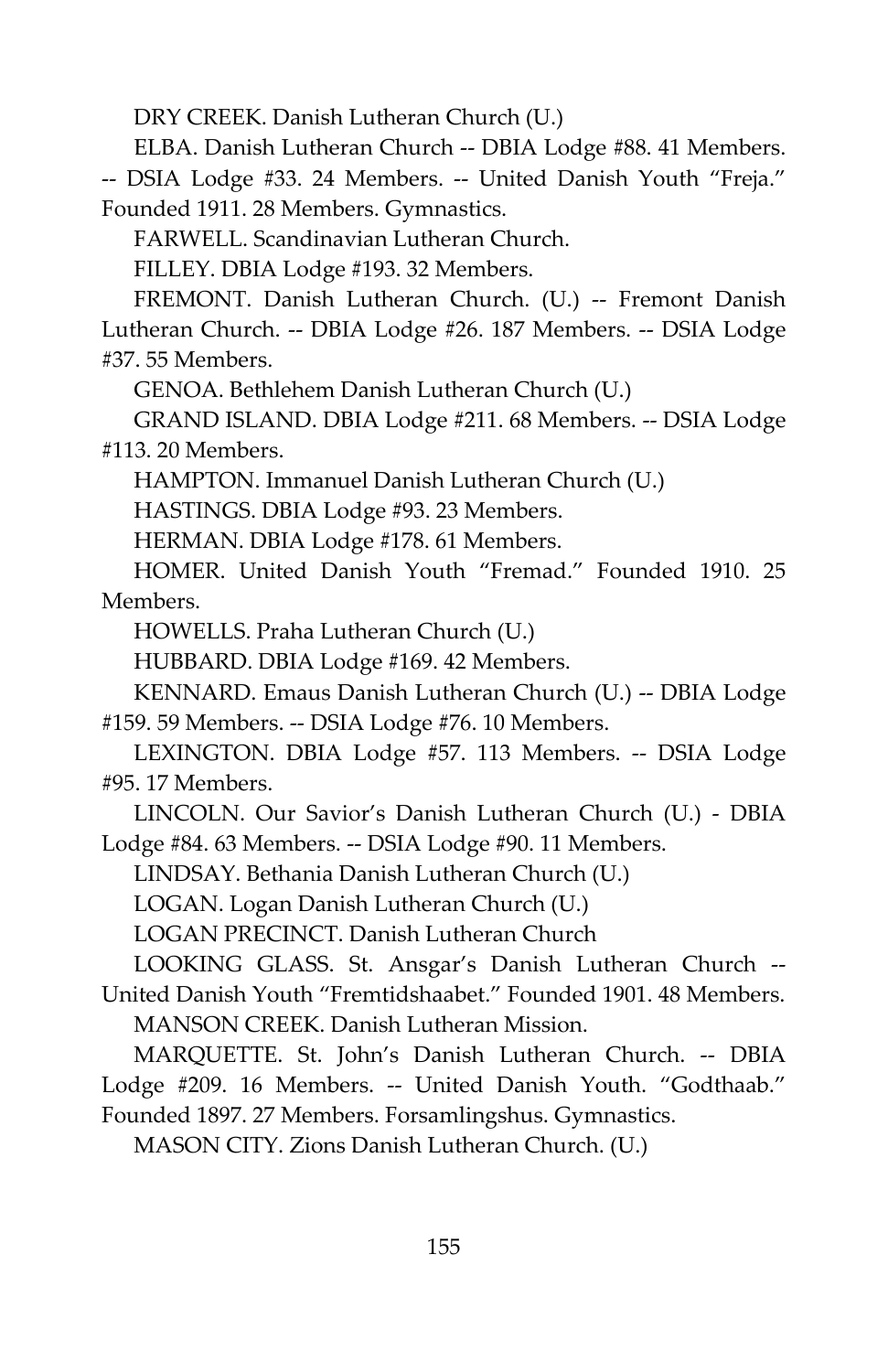MINDEN. Bethania Danish Lutheran Church. -- Frederiksburg Danish Lutheran Church (U.) - DBIA Lodge #16. 102 Members. -- DSIA Lodge #121. 28 Members.

NEBRASKA CITY. DBIA Lodge #60. 30 Members.

NYSTED. St. Peter's Danish Lutheran Church -- United Danish Youth "Prærierosen." Founded 1902. 60 Members. Forsamlingshus. Gymnastics.

OMAHA. Pella Danish Lutheran Church. (U.) -- Our Savior's Danish Lutheran Church. -- DBIA Lodge #1. 358 Members. -- DBIA Lodge #19. 300 Members. -- DBIA Lodge #195. 66 Members. -- DBIA Lodge #200. 30 Members. -- DSIA Lodge #6. 185 Members. -- DSIA Lodge #57. 85 Members. -- DSIA Lodge #119. 75 Members. -- Danish Odd Fellows Lodge #216. Dannebrog. Founded 1892. 215 Members. Own Building Under Construction. - Danish Handwork Society "Thor." -- Gymnastics Society "Dannebrog." -- Danish Singing Society "Dania." 70 Members. -- United Danish Youth "Vægteren." Founded 1912. 34 Members. Gymnastics.

ORD. Bethania Danish Lutheran Church. -- Danish Lutheran Church in Ord. -- DBIA Lodge 213. 30 Members.

ORUM. Danish Lutheran Church (U.)

PLAINVIEW. Bethania Danish Lutheran Church. (U.) -- DSIA Lodge #87. 8 Members.

POTTER. St. Peter's Danish Lutheran Church. (U.)

PRAHA. Colfax Co. Lutheran Church (U.)

RED CLOUD. St. Stefans Danish Lutheran Church (U.)

RUSKIN. Bethania Danish Lutheran Church (U.) -- Danish Lutheran Mission.-- DBIA. Lodge #161. 92 Members.

ST. PAUL. DBIA Lodge #66. 43 Members.

SOUTH OMAHA. -- DBIA Lodge #74. 120 Members. -- DSIA Lodge #29. 64 Members.

SPIKER. DBIA Lodge #208. 27 Members.

STAPLEHURST. Our Savior's Danish Lutheran Church (U.)

UPLAND. Gethsemane Danish Lutheran Church (U.). -- DBIA Lodge # 282. 47 Members.

VALPARAISO. Lancaster Co. Danish Lutheran Church (U.)

VERONA. Bethania Danish Lutheran Church (U.)

WAHOO. St. Peter's Danish Lutheran Church (U.)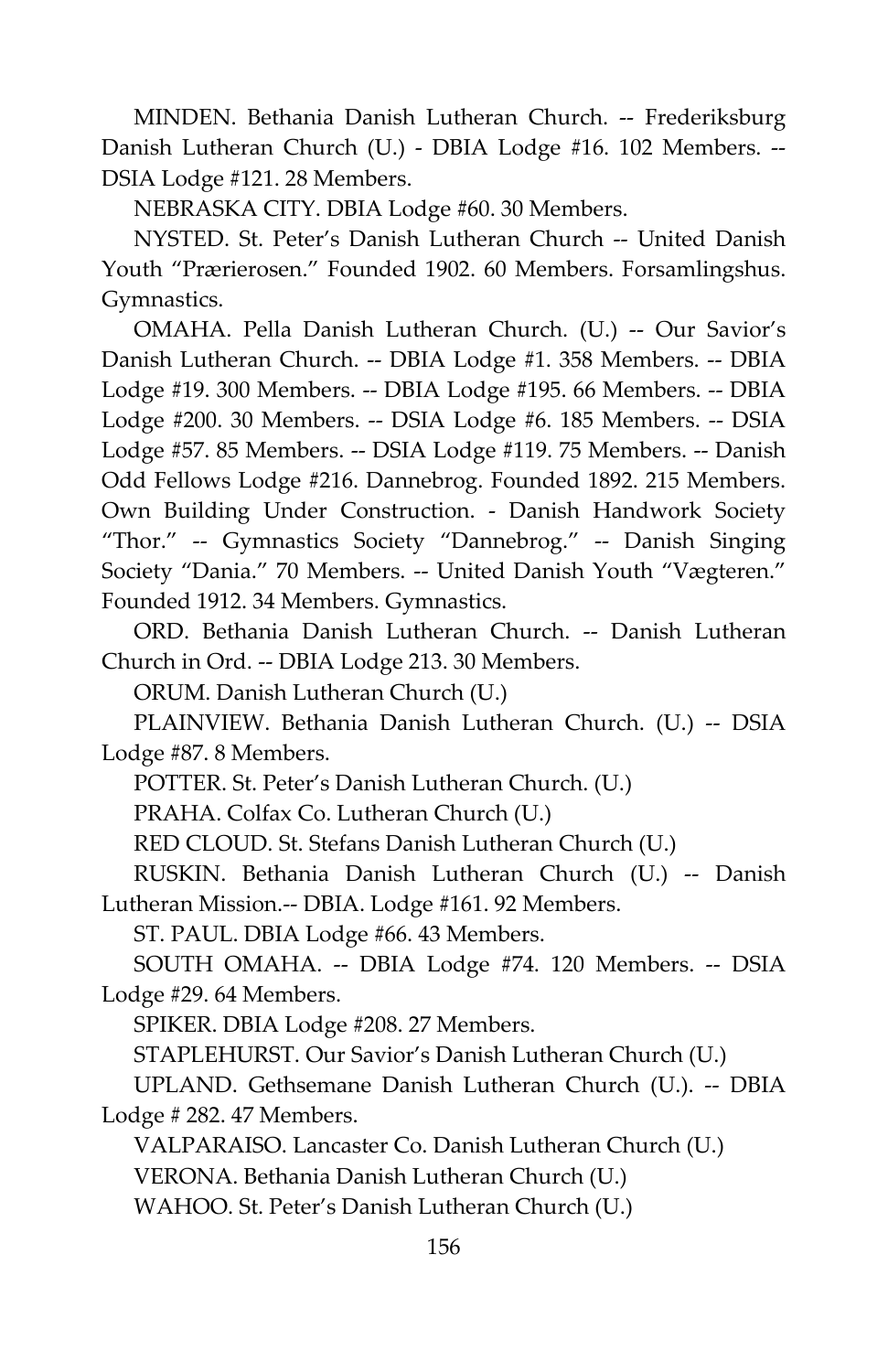WEEPING WATER. DBIA Lodge #125. 57 Members.

WEST POINT. DBIA Lodge #214. 33 Members.

WINSIDE. DBIA Lodge #110. 57 Members.

WISNER. Danish Lutheran Church (U.) -- DBIA Lodge #236. 34 Members.

WOLBACH. Scandinavian Lutheran Church (U.) -- Danish Lutheran Mission. -- DBIA Lodge #118. 63 Members. -- DSIA Lodge #46. 32 Members.

# **NEVADA.**

Danish-Born Population. 611 (339)

GARDNERVILLE. Dania of Cal. #19 "Kryger." Founded 1896. 43 Members.

RENO. Dania of Cal. #12 "Valdemar." Founded 1890. 58 Members.

# **NEW HAMPSHIRE**

Danish-Born Population: 131 (75)

#### **NEW JERSEY**

Danish-Born Population: 5,058 (3,899)

NEWARK & AREA. Bethesda Danish Lutheran Church. DBIA Lodge #116. 71 Members. -- DSIA Lodge #84. 22 Members.

OXFORD. St. Ansgar. Danish Lutheran Church

PERTH AMBOY. St. Stephens Danish Lutheran Church. -- Danish Temperance Society "Fremtid." Founded 1909. 47 Members. -- United Danish Societies #13 "Dana." Founded 1884. 353 Members. Own Building. -- DBIA Lodge #46. 364 Members. -- DSIA Lodge #36. 165 Members. -- Women's Society "Dana." Founded 1899. 100 Members. -- Danish Singing Society "Fremad." Founded 1900. 60 Members. -- Health Aid Society "Fremad." Founded 1906. 84 Members. -- Health Aid Society "Norden," Founded 1911. 25 Members. -- United Danish Youth "Ungdomsforening," Founded 1890. 35 Members. -- Danish Odd Fellows lodge #275 "Valhalla," Founded 1907. 140 Members.

PLAINFIELD. Danish Lutheran Church (U.)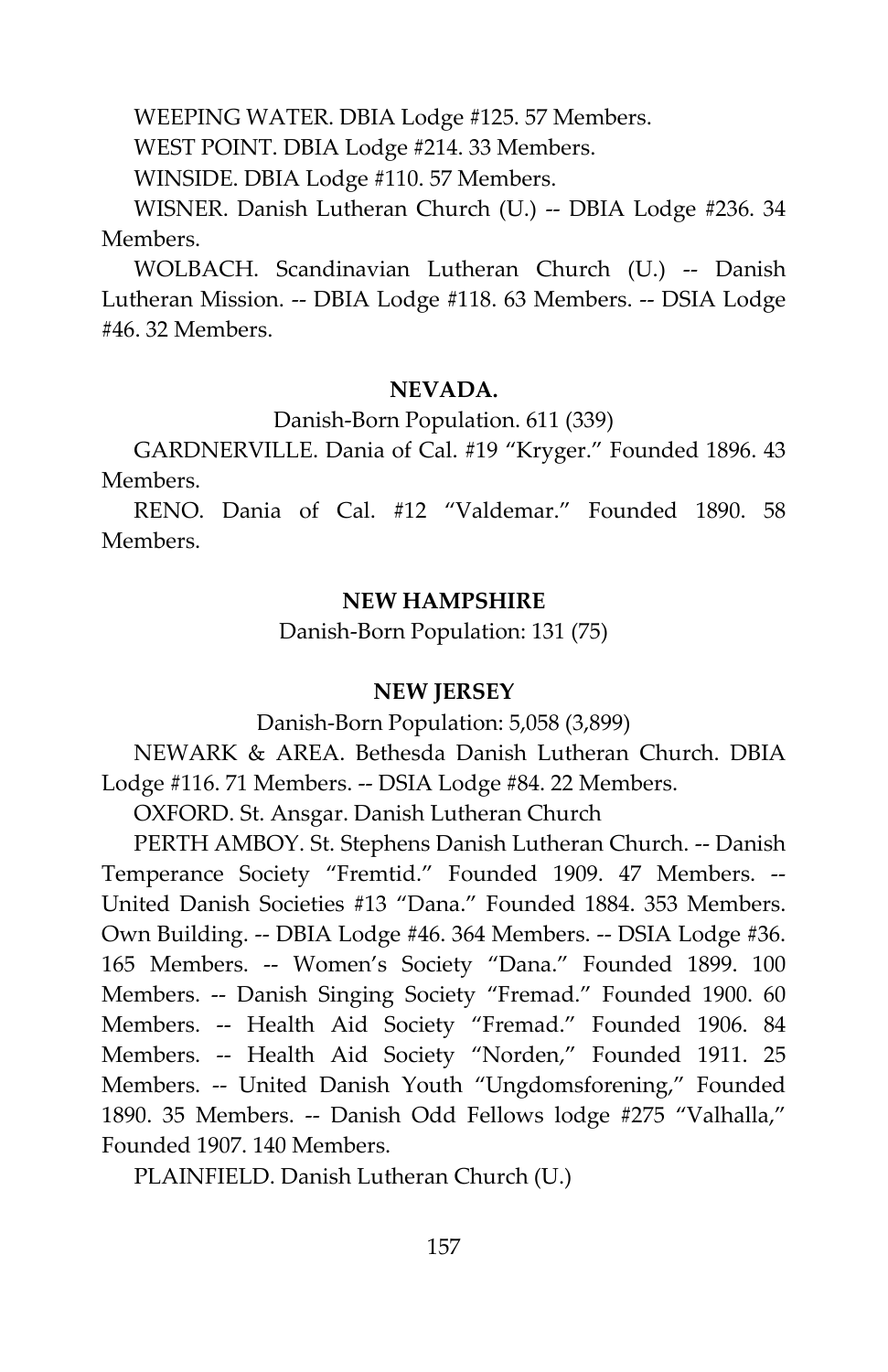SAYREVILLE. DBIA Lodge #241. 43 Members -- DSIA Lodge # 110. 24 Members.

SOUTH AMBOY. DBIA Lodge #86. 36 Members. -- DSIA Lodge #71. 33 Members.

TRENTON. DBIA Lodge #201. 25 Members.

# **NEW MEXICO**

# Danish-Born Population: 116 (57)

#### **NEW YORK**

Danish-Born Population: 12.534 (8,746)

BROOKLYN. Salem Danish Lutheran Church (U.) -- Our Savior's Danish Lutheran Church -- Danish Mutual Aid Society "Dania." Founded 1886. 95 Members. -- Danish Mutual Aid Society "Dannevirke" -- Danish Athletic & Gymnastics Club. Founded 1889. 90 Members. -- Danish Women's Mutual Aid Society "Stella." Founded 1900. 70 Members. -- DBIA Lodge #205. 103 Members. -- DBIA Lodge #258. 51 Members. -- DSIA Lodge #104. 28 Members. -- Danish Mutual Aid Society "Fremad." Founded 1889. 125 Members. -- Danish Women's Mutual Aid Society "Dagmar." Founded 1889. ca. 100 Members. -- Danish Singing Society "Dana." Found 1893. 79 Members. -- Scandinavian Reading Society of 1893. 24 Members.

GENEVA. DBIA Lodge #196. 32 Members.

JAMESTOWN. DBIA Lodge #171. 61 Members. -- DSIA Lodge #93. 25 Members.

NEW YORK. Trinity Danish Lutheran Church -- Danish Odd Fellows Lodge #530 "Berthel Thorvaldsen." Founded 1885. 212 Members. -- Foresters of America #274. "Court Denmark." Founded 1894. 123 Members. -- DBIA Lodge #164. 166 Members. -- DBIA Lodge #248. 40 Members. -- DBIA Lodge #257. 63 Members. -- Danish Mutual Aid Society of Greater New York. Founded 1909. -- DSIA Lodge #79. 71 Members. -- Danish Brothers in Arms Mutual Aid Society. Founded 1875. 221 Members. -- Danish Free Mason Lodge "Frederik." Founded 1906. 82 Members. -- Danish Singing Society "Harmonien." Founded 1911. 48 Members. -- Scandinavian Society of 1844. Ca. 60 Members. -- United Danish Youth "Trinitatis Ungdomsforening." Founded 1907. 22 Members. -- Danish Women's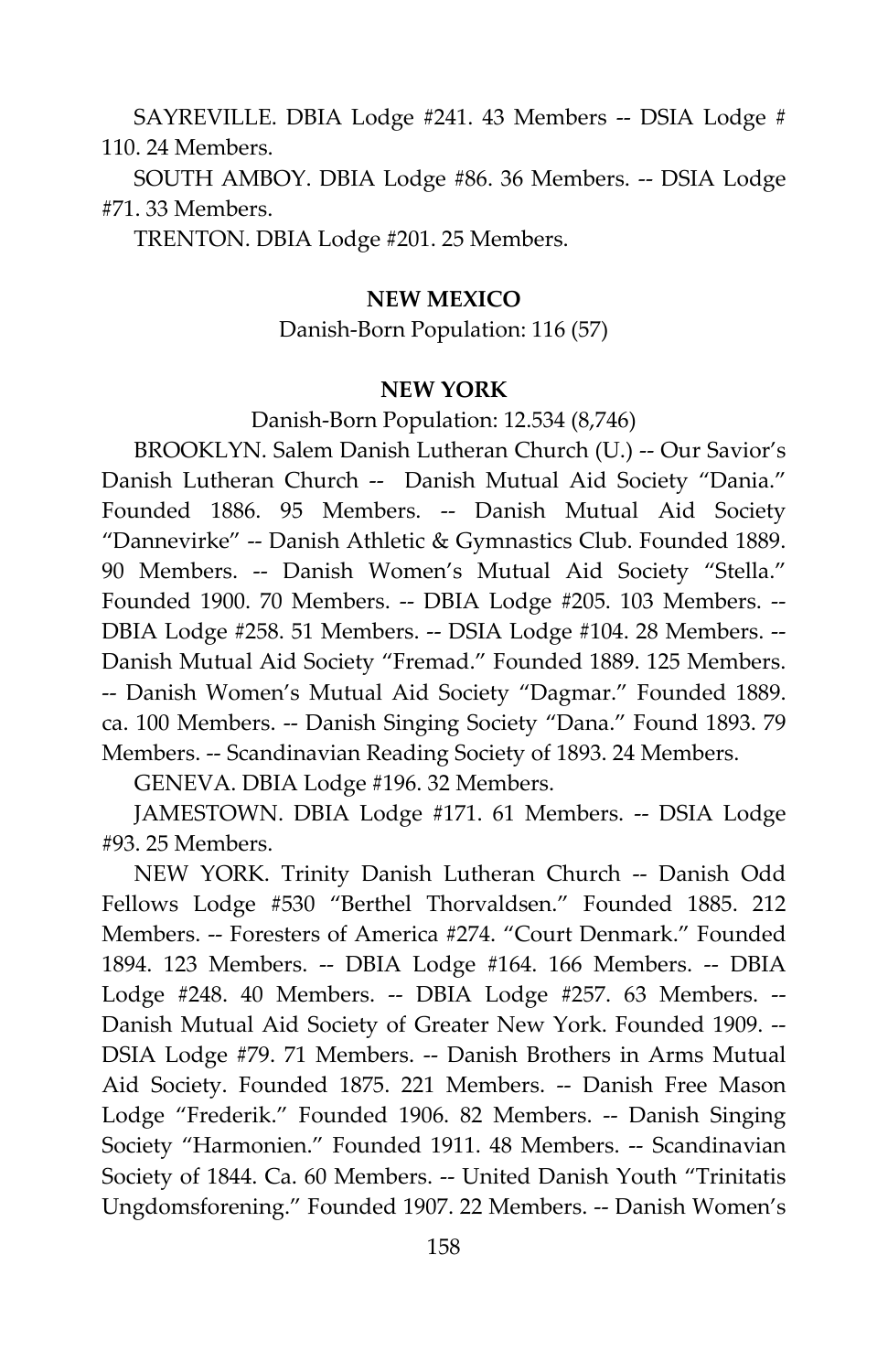Odd Fellows Lodge #244 "Valkyrie." Founded 1908. Ca. 100 Members.

NORTH TROY. Immanuel Danish Lutheran Church. -- DBIA Lodge #183. 138 Members. -- Danish Peoples Mutual Aid Society. Founded 1887. 150 Members. Own 3 Floors of a Building. -- DSIA Lodge #78. 90 Members. -- Danish Singing Society "Danmark." 60 Members. -- United Danish Youth "Ungdomsforeningen." Founded 1899. 47 Members.

PENN YAN. DBIA Lodge #71. 127 Members. -- DSIA Lodge #56. 24 Members.

PORT CHESTER. DBIA Lodge #50. 116 Members. PORT READING. DBIA Lodge #90. 34 Members. ROCHESTER. DBIA Lodge #240. 37 Members. SCHENECTADY. DBIA Lodge #190. 56 Members.

# **NORTH CAROLINA**

Danish-Born Population: 36

# **NORTH DAKOTA**

Danish-Born Population: 5,352 (3,953) BISMARCK. DBIA Lodge #287. 13 Members. BOWBELLS. Bethlehem Danish Lutheran Church (U.) DANEVILLE. Daneville Danish Lutheran Church (U.) DEVILS LAKE. DBIA Lodge #251. 32 Members. FARGO. DBIA Lodge #243. 15 Members. FERTILE. Bethel Danish Lutheran Church (U.) FLAXTON. Ebenezer Danish Lutheran Church (U.) HOPE. DBIA Lodge #149. 33 Members. HUNTER. DBIA Lodge #279. 15 Members. KENMARE. Bethania Danish Lutheran Church (U.) -- Nazareth Danish Lutheran Church (U.) -- Trinity Danish Lutheran Church (U.) -- DBIA Lodge#198. 63 Members. -- DSIA Lodge #89. 28 Members. KENSAL. DBIA Lodge #277. 39 Members. LARIMORE. Bethania Danish Lutheran Church MOHALL. Bethesda Danish Lutheran Church (U.) NORMA. Zion Danish Lutheran Church. (U.) WESTHOPE. DBIA Lodge #276. 18 Members.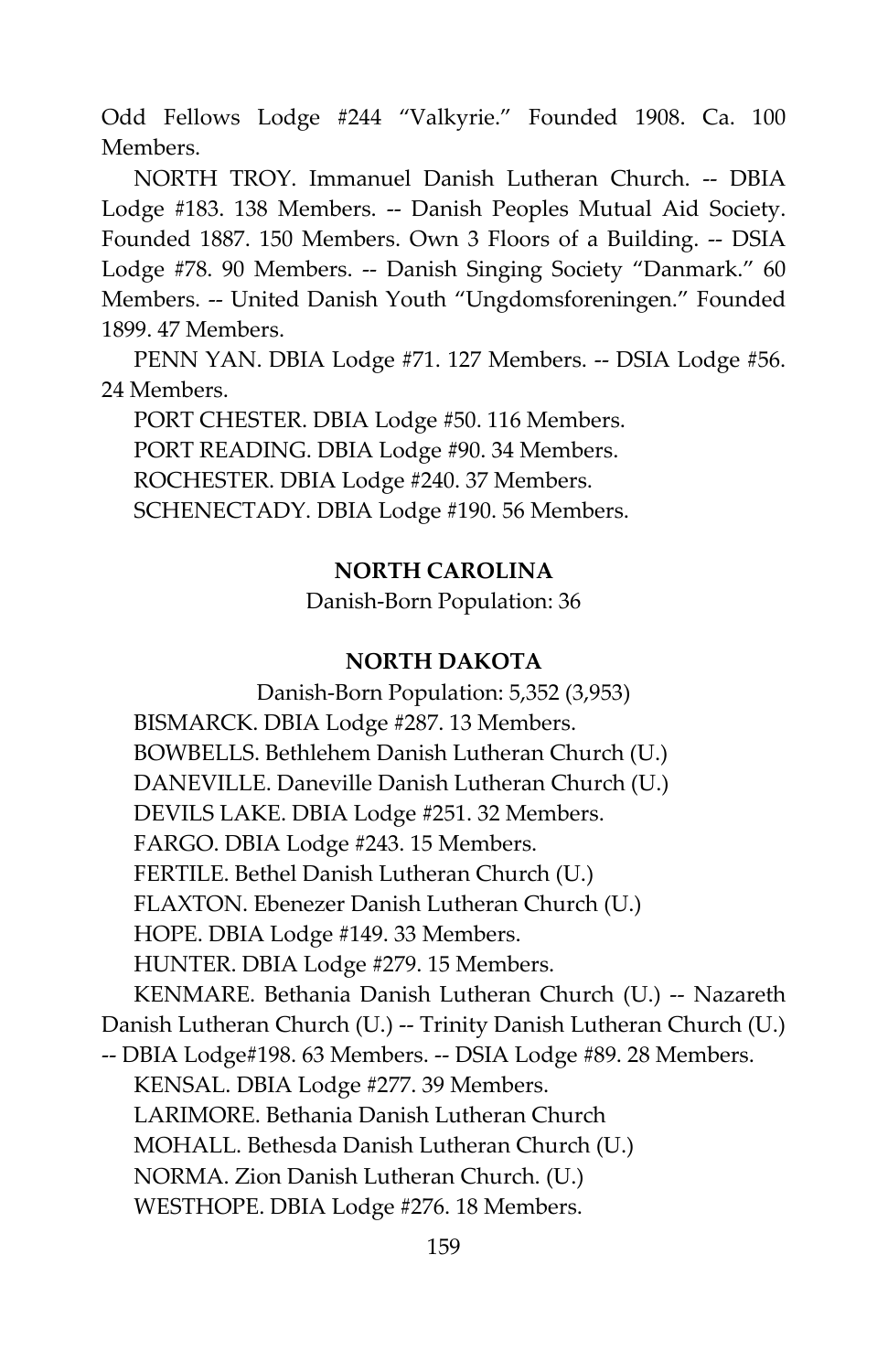WILLISTON. DBIA Lodge #260. 16 Members.

#### **OHIO**

Danish-Born Population: 1,904 (1,468) CANTON. DBIA Lodge #225. 21 Members. CINCINNATI. DBIA Lodge #281. 27 Members. CLEVELAND. DBIA Lodge #69. 83 Members. -- DSIA Lodge #63.

38 Members. -- United Danish Societies #19 "Den danske Hjælpeforening." #19. 44 Members.

ROCKY RIVER. DBIA Lodge #170. 38 Members. TOLEDO. DBIA Lodge #233. 35 Members.

#### **OKLAHOMA**

Danish-Born Population: 548 (259) OAKS. Ebenezer Lutheran Church (U.)

# **OREGON**

Danish-Born Population: 3,213 (1,663)

JUNCTION CITY. Danish Lutheran Church. -- DBIA Lodge #268. 48 Members. -- DSIA Lodge #122. 27 Members.

McMINNVILLE. DBIA Lodge #194. 29 Members.

PORTLAND. Bethania Danish Lutheran Church. (U.) -- Danish Mutual Aid Society "Dania." Founded 1911. 40 Members. -- DBIA Lodge #167. 112 Members. DBIA Lodge # 274. 39 Members. -- Danish Gymnastics Club. -- DSIA Lodge #81. 39 Members. -- United Danish Societies Danish Aid Society #17. Founded 1884. 172 Members. Own Building. -- Danish Singing Society "Dannebrog." Founded 1905. 26 Members.

# **PENNSYLVANIA**

Danish-Born Population: 3,049 (2,531) CORRY. DBIA Lodge #222. 29 Members. ERIE. DBIA Lodge #242. 46 Members.

PHILADELPHIA. DBIA Lodge #172. 120 Members. -- DSIA Lodge #86. 54 Members. -- Danish Mutual Aid "Den Danske Forening." Founded 1884. 224 Members. Own Building.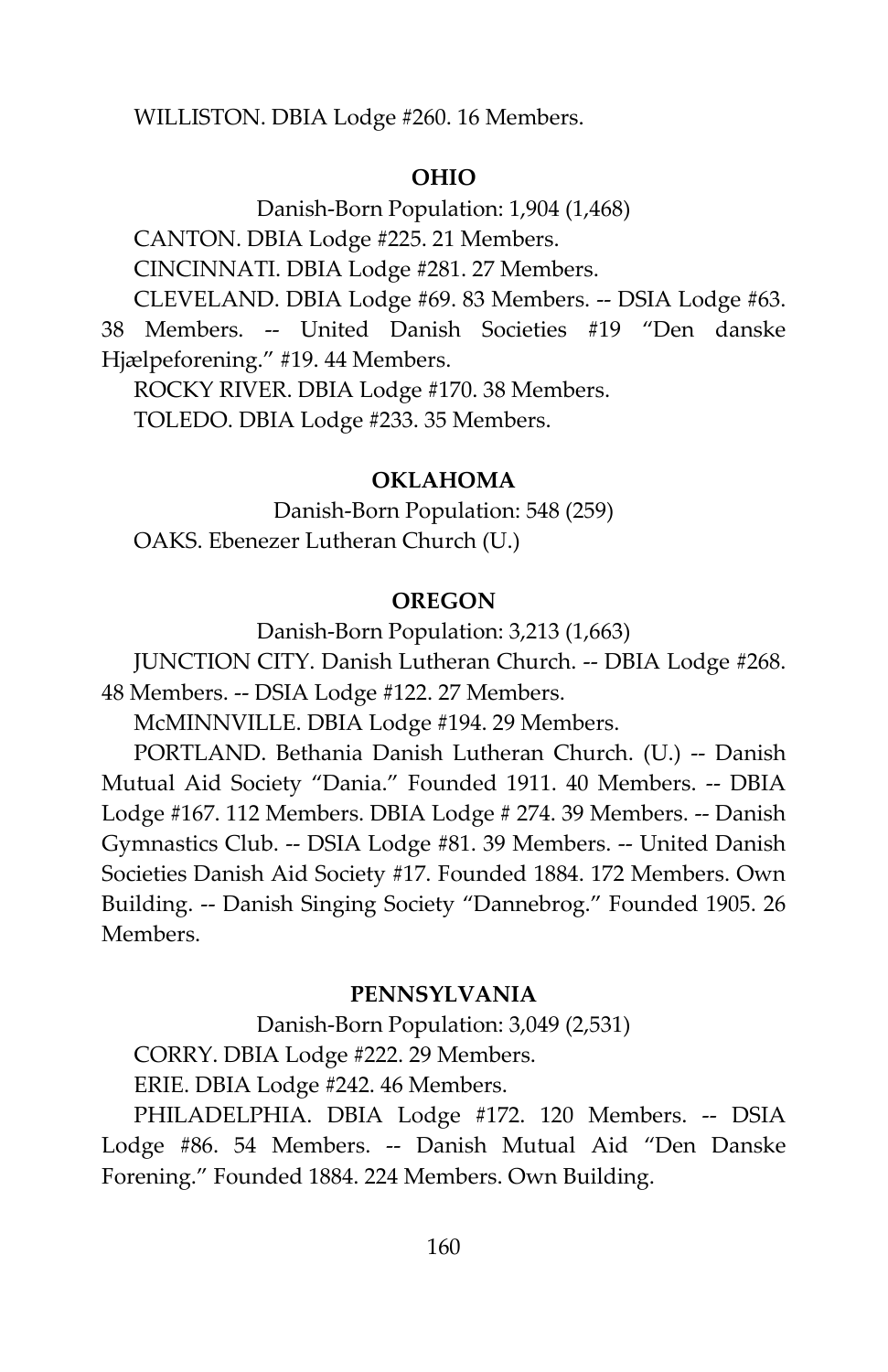WARREN. DBIA Lodge #202. 74 Members. -- DSIA Lodge #8=94. 43 Members. -- Danish Mutual Aid Society "Dana." Founded 1895. 106 Members.

#### **RHODE ISLAND**

Danish-Born Population: 328 (268)

NEWPORT. DBIA Lodge #145. 25 Members. -- DSIA Lodge #92. 11 Members.

PROVIDENCE. DBIA Lodge #102. 46 Members.

#### **SOUTH CAROLINA**

Danish-Born Population: 55

## **SOUTH DAKOTA**

Danish-Born Population: 6,294 (5,038) ARGO. Danish Lutheran Mission. BADGER. DBIA Lodge #28. 54 Members. BERESFORD. Nazareth Danish Lutheran Church (U.) COLMAN. DBIA Lodge #259. 37 Members. ERWIN. Danish Lutheran Church. ETHAN. Nazareth Danish Lutheran Church. GAYVILLE. Trinity Danish Lutheran Church. (U.) GREENFIELD. St. Pauli Danish Lutheran Church (U.) HENRY. DBIA Lodge #130. 19 Members. HETLAND. DBIA Lodge #129. 31 Members. -- United Danish Youth. Founded 1907. 60 Members. Forsamlingshus. Gymnastics.

IRENE. DBIA Lodge #141. 51 Members. IRWIN. DBIA Lodge #120. 19 Members. KINGSBURY CO. Danish Lutheran Church. MINER CO. Our Savior's Danish Lutheran Church. PIERRE. DBIA Lodge #249. 18 Members. SWAN LAKE. Danish Lutheran Church. VIBORG. DBIA Lodge #139. 196 Members. -- Danish Peoples

Society. -- DSIA Lodge #73. 54 Members. -- Scandinavian Lutheran Church (U.) -- United Danish Youth "Frem." Founded 1907. 30 Members. Gymnastics.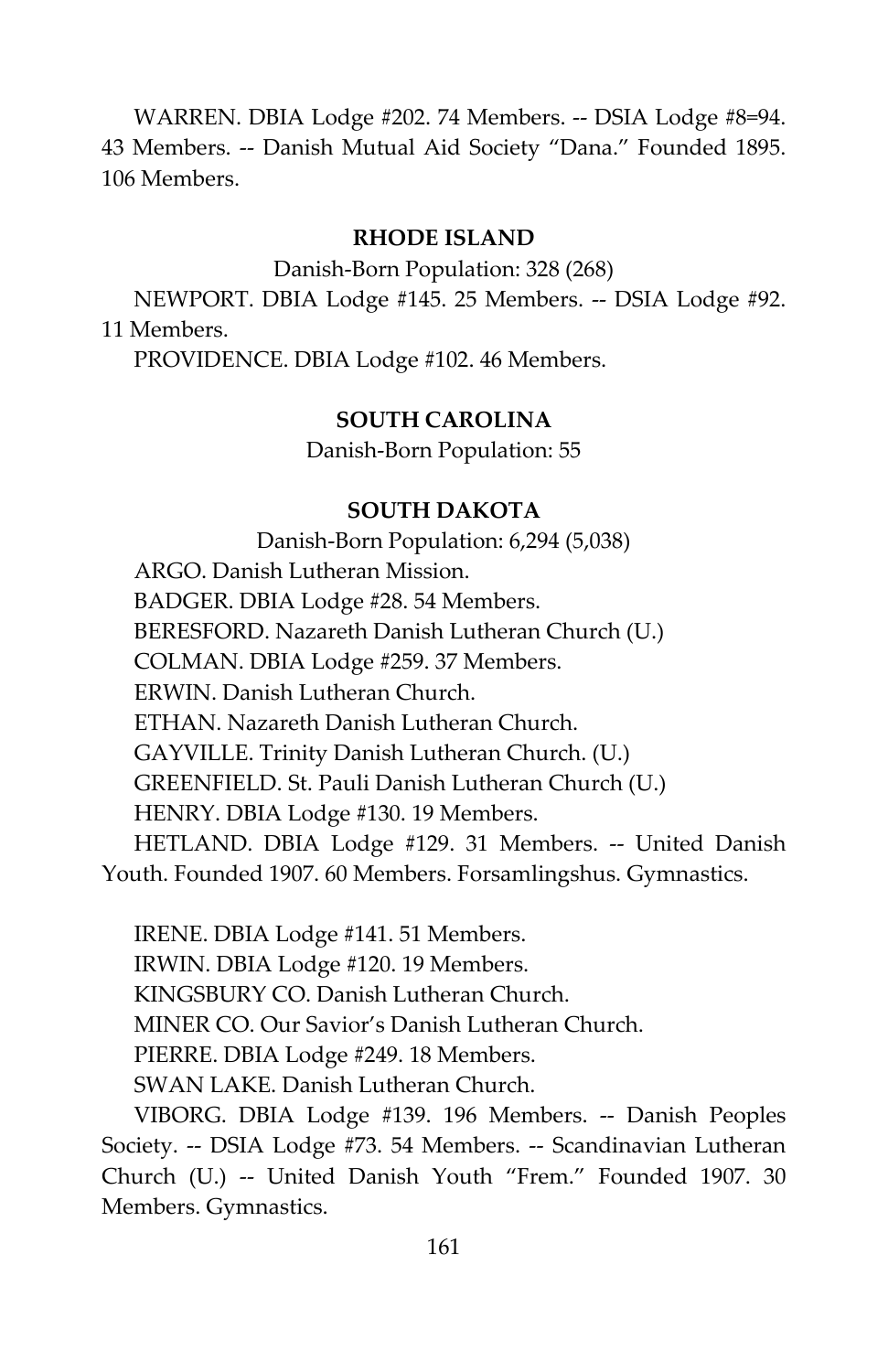WHITE. DBIA Lodge #109. 37 Members.

WILMOT. Danish Lutheran Mission. -- DBIA Lodge #166. 15 Members.

#### **TENNESSEE**

Danish-Born Population: 163 (117)

# **TEXAS**

Danish-Born Population: 1,292 (1,088) DANEVANG. Danish Lutheran Church. -- Gymnastics Society "Frem." Founded 1911. 31 Members.

#### **UTAH**

Danish-Born Population: 8,295 (8,132) BRIGHAM. DBIA Lodge #267. 27 Members. MURRAY. DBIA Lodge #162. 27 Members. SALT LAKE CITY. Danish Lutheran Church. -- DBIA Lodge #78. 146 Members. -- DBIA Lodge #278. 37 Members. -- DSIA Lodge # 53. 41 Members. -- DSIA Lodge #69. 61 Members.

# **VERMONT**

Danish-Born Population: 172 (225)

#### **VIRGINIA**

Danish-Born Population: 239 (128)

# **WASHINGTON**

Danish-Born Population: 7,854 (3,626).

BALLARD. Trinity Danish Lutheran Church.

BELLINGHAM. DBIA Lodge #155. 48 Members.

BICKLETON. Danish Lutheran Mission. -- DBIA Lodge #285. 13 Members.

ENUMCLAW. Danish Lutheran Church -- DBIA Lodge #113. 95 Members. -- Danish Gymnastics Club -- Danish Women's Society. -- DSIA Lodge # 75. 34 Members.

EVERETT. DBIA Lodge #131. 61 Members.

LOWELL. DBIA Lodge #112. 21 Members.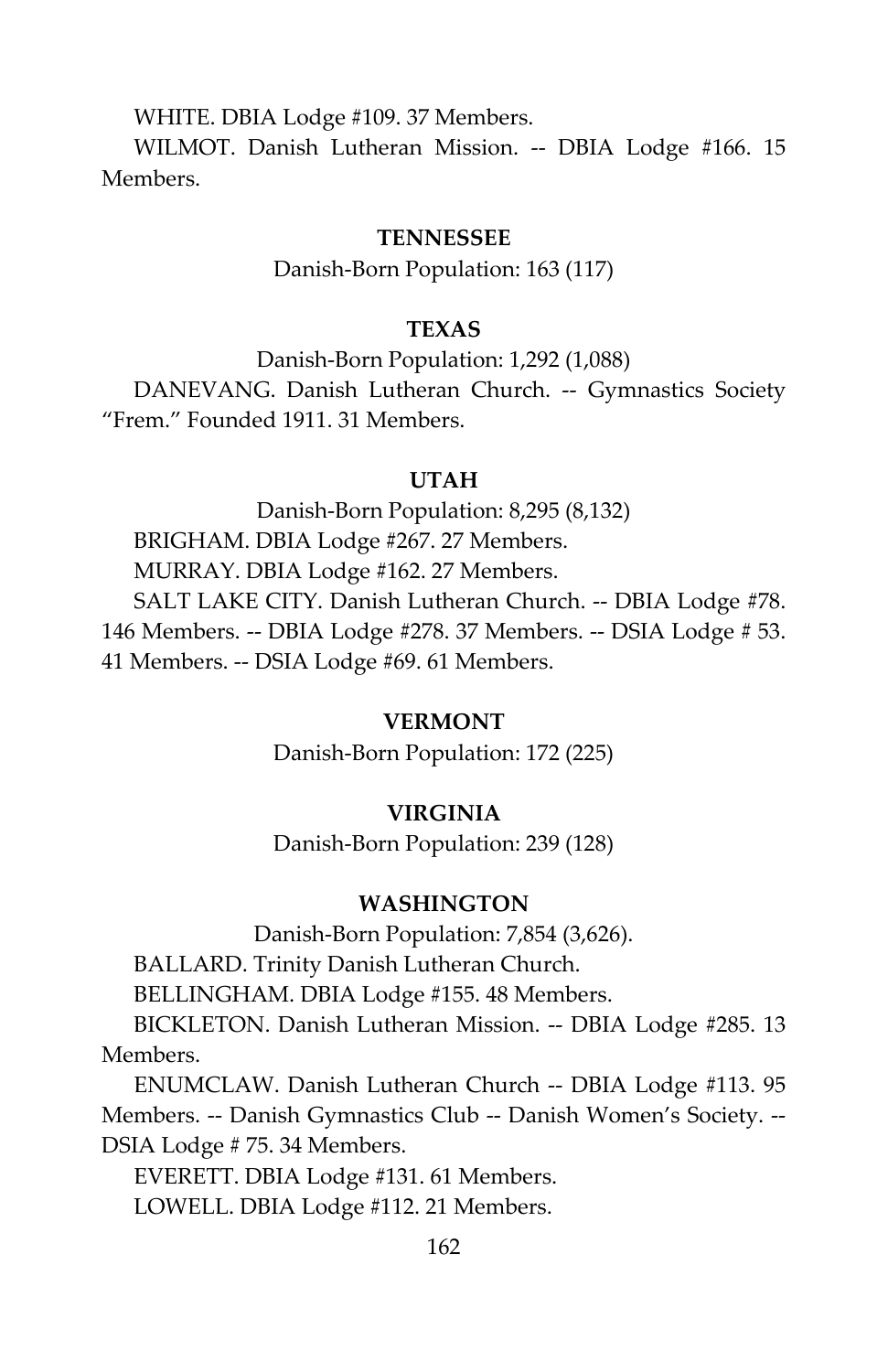ST. ANDREWS. Danish Lutheran Church.

SEATTLE. DBIA Lodge #29. 452 Members. -- DSIA Lodge #40. 89 Members. -- Danish Youth Society.

SPOKANE. DBIA Lodge #42. 102 Members. -- DSIA Lodge #117. 25 Members.

TACOMA. St. Paul Danish Lutheran Church. -- United Danish Societies #12 "Dania." 20 Members. -- DBIA Lodge #33. 173 Members. -- Danish Gymnastics Club. -- Danish Reading Society. -- DSIA Lodge #19. 40 Members.

WILBUR. DBIA Lodge #152. 29 Members. -- Danish Gymnastics Club. -- Danish Youth Society.

WINLOCK. DBIS Lodge # 168. 23 Members.

# **WEST VIRGINIA**

Danish-Born Population. 60

# **WISCONSIN**

Danish-Born Population. 16,454 (16,171)

ASHLAND. DBIA Lodge #146. 23 Members.

BARRONET. DBIA Lodge #189. 22 Members.

BIG FLATTS. Zion Danish Lutheran Church. (U.) -- Zion Danish Lutheran Church.

BONE LAKE. St. Paul's Danish Lutheran Church. (U.)

BRADFORD. Pella Danish Lutheran Church (U.)

CLINTON. Ebenezer Danish Lutheran Church (U.)

CUSHING. Danish Lutheran Church (U.)

DENMARK. Trinity Danish Lutheran Church (U.)

GREEN BAY. Danish Mutual Aid Society "Ansgar." 141 Members. -- DBIA Lodge #12. 95 Members. -- DSIA Lodge #115. 35 Members.

HARTLAND. Danish Lutheran Church (U.)

KENOSHA. St. Mary's Danish Lutheran Church (U.) -- United Danish Societies. #10 "Dania." 124 Members. Own Building. -- DBIA Lodge #14. 234 Members. -- DSIA Lodge #20. 92 Members.

LUCK. First Danish Lutheran Church (U.) -- St. Peter's Lutheran Church. (U.) -- Our Savior's Danish Lutheran Church (U.) -- DBIA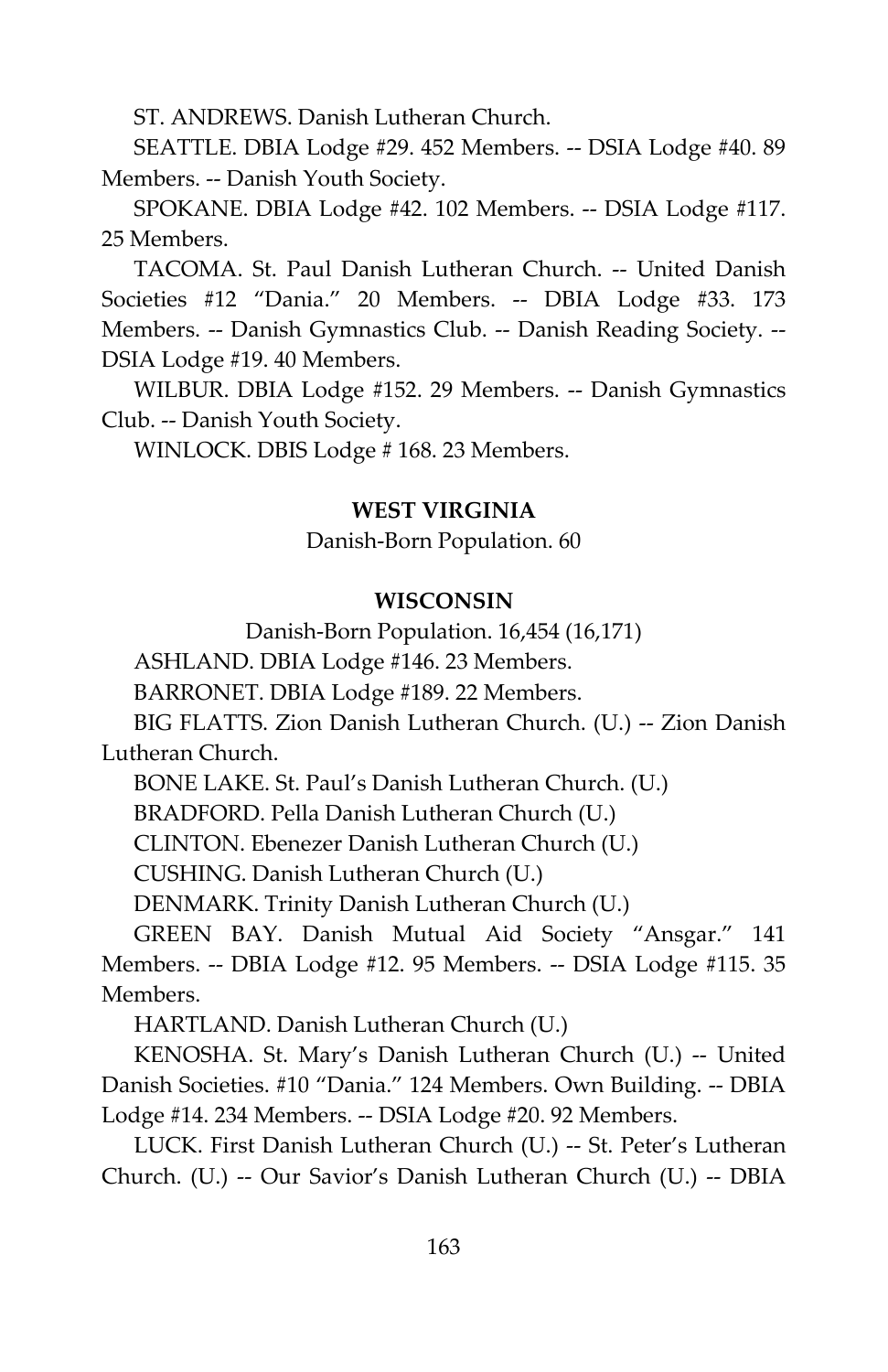Lodge #186. 42 Members. United Danish Youth "West Denmark." Founded 1903. 42 Members. Gymnastics.

MADISON. DBIA Lodge #185. 20 Members.

MAPLE VALLEY. Danish Lutheran Church (U.)

MARINETTE. Trinity Danish Lutheran Church. -- United Danish Societies #15 "Dannebrog." 41 Members -- DBIA Lodge #79. 54 Members. -- DSIA Lodge #31. 34 Members.

MILLTOWN. Danish Lutheran Church (U.) -- DBIA Lodge #286. 25 Members.

MILWAUKEE. Danish Lutheran Church (U.) -- DBIA Lodge #36. 135 Members. -- DSIA Lodge #15. 60 Members.

NEENAH. Our Savior's Danish Lutheran Church. (U.) -- United Danish Societies #7 "Dana Club." 7 Members. -- DBIA Lodge # 2. 162 Members. -- DSIA Lodge #14. 59 Members.

NEW LISBON. St. Stephans Danish Lutheran Church (U.)

OCONTO. Immanuel Danish Lutheran Church. (U.) -- DBIA Lodge #133. 25 Members.

OREGON. Danish Lutheran Church. (U.) -- DSIA Lodge #116. 11 Members.

OSHKOSH. Danish Lutheran Church (U.) -- United Danish Socities #2. "Dansk Broderforening." 91 Members. -- DBIA Lodge #9. 105 Members. -- DSIA Lodge #8. 61 Members.

POLK. CO. Bone Lake Danish Lutheran Church.

POY SIPPI. Lazarus Danish Lutheran Church.

RACINE. Bethania Danish Lutheran Church. -- Emaus Scandinavian Lutheran Church (U.) -- Immanuel Danish Lutheran Church (U.) -- Our Savior's Danish Lutheran Church (U.) -- United Danish Socities #1 "Dania." 596 Members. Own Building. -- DBIA Lodge #4. 831 Members. Own Building. -- DSIA Lodge #5. 369 Members. -- The Ladies "Ten Cents Society." Founded 1879. 300 Members. -- United Danish Youth "Ungdomsforeningen." Founded 1906. 50 Members.'

RICE LAKE. DBIA Lodge #266. 10 Members.

SAXEVILLE. St. John's Danish Lutheran Church (U.)

SHENNINGTON. St. Peter's Danish Lutheran Church (U.)

SOMERS. Danish Lutheran Mission.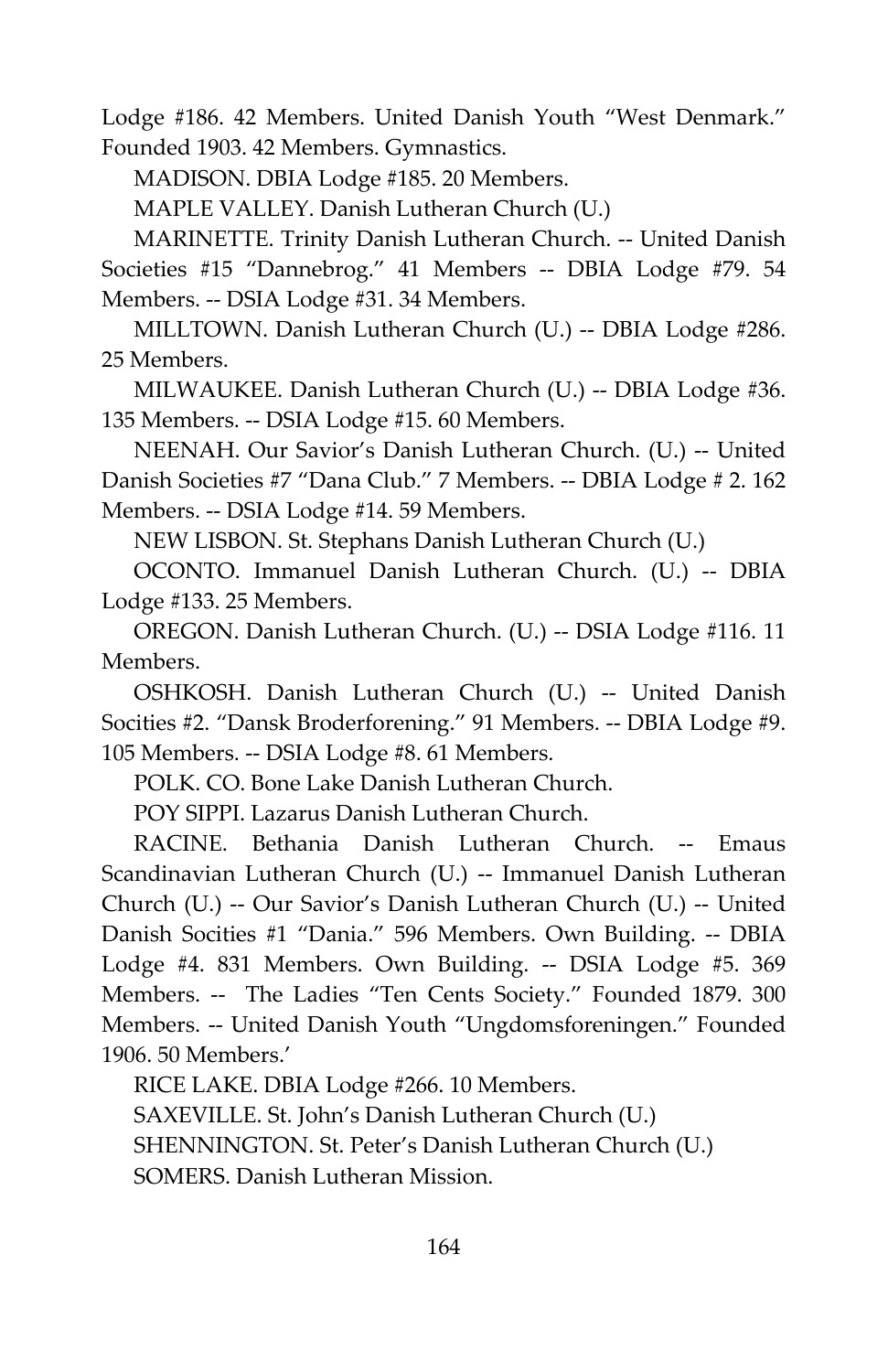SUPERIOR. Immanuel Danish Lutheran Church (U.) -- DBIA Lodge #89. 48 Members.-- DSIA Lodge #106. 22 Members.

SURING. DBIA Lodge # 135. 39 Members. -- DSIA Lodge # 91. 14 Members.

WARREN. Danish Lutheran Church (U.)

WAUPACA. Holy Ghost Danish Lutheran Church. (U.) -- Our Savior's Scandinavian Lutheran Church. (U.) -- United Danish Societies #3 "The Danish Home." 140 Members. Own Building.

WEST DENMARK. - West Denmark Danish Lutheran Church.

WITHEE. - Nazareth Danish Lutheran Church -- DBIA Lodge #154. 58 Members. -- United Danish Youth. "Skovliljen." Founded 1907. 60 Members. Forsamlingshus. Gymnastics.

#### **WYOMING**

Danish-Born Population: 962 (884) CHEYENNE. DBIA Lodge #146. 14 Members.

(Translator's note: Many of the secular organizations had special names such as "Dagmar," The approximately 500 on the list which are not churches or Danish Brotherhood Lodges had about 80 different names. Their definitions in English and translations of a few other important words follow below):

- Alexandra Princess Alexandra of Denmark was the wife of King Edward VII of UK
- Ansgar French monk said to have brought Christianity to Scandinavia - 8th Century

Apollon - Apollo

Baldur -God from Nordic Mythology

Bornholm - Danish Island in the Baltic Sea, south of Sweden

Brejdablik - Geologic feature on the west coast of Jutland

Broderforening - Society of brothers

Brødre - Brothers

Dagmar - Danish Queen, wife of Valdemar

Dana - Short form of "Dania" - old Latin name for Denmark

Danebo (Dannebo) - Living place for Danes

Dania - Old Latin name for Denmark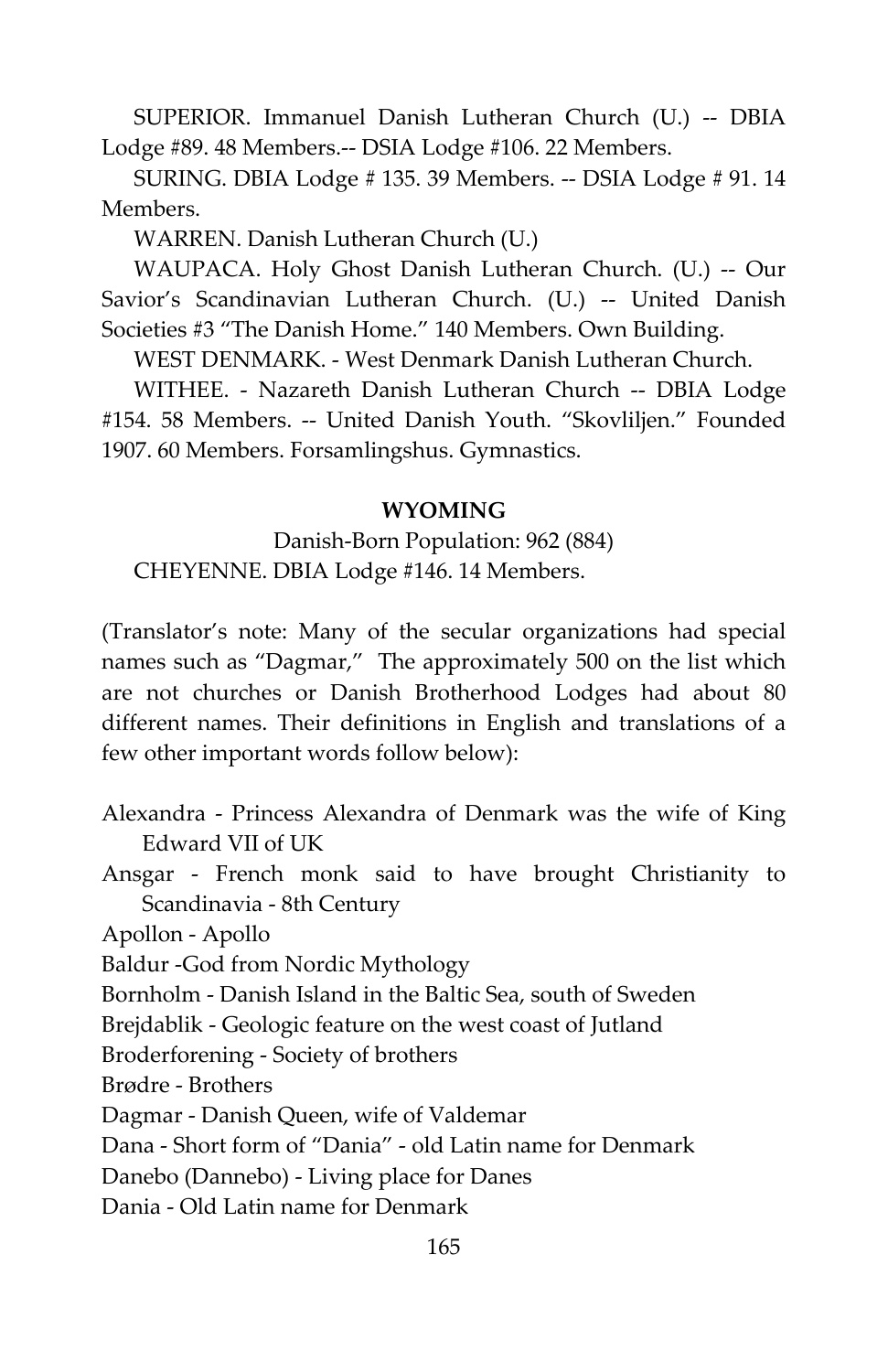- Dannebrog The Danish Flag
- Danner Danish Boy's Name
- Dannevirke System of Earth and timber fortifications in Schleswig, begun after the year 737
- Danske Danish
- De Unge Kræfter The Strength of Youth
- Døtre Daughters
- Dybbøl Small town in southeast Jutland where the Danish Army lost to the Prussians - 1864.
- Enighed (Enigheden) Unity
- Forening Society or Club
- Forsamlingshus Meeting Hall
- Frederik Frederik VIII was king of Denmark from January 1906 to May 1912.
- Freja (Freija) Nordic Goddess
- Frem Forward
- Fremad Forward
- Fremtiden The Future
- Fremtidshaabet Hope for the Future
- Fremtidsvel Current Discussion Topics
- Fyrtaarnet The Lighthouse
- Gamle Thor Old Thor
- Godthaab Good Hope
- Haab Hope
- Haand i Haand Hand in Hand
- Hammershus Ruins of a Medieval Castle on the Island of Bornholm
- Harmonien The Harmony
- Hejls Minde Town on East Coast of Jutland (Hejlsminde)
- Hejmdal Valley Home (or place name in Jutland)
- Helga Nordic girls name originally meaning "holy"
- Herold Herald
- Hjælpeforening Relief Society
- Hjem Home
- Holger Danske Holger the Dane partially known from a fairy tale by Hans Christian Andersen - a statue exists in Kronborg Castle
- Kronborg The castle at Helsingør at the entrance to Øresund (the sound between Sweden and Denmark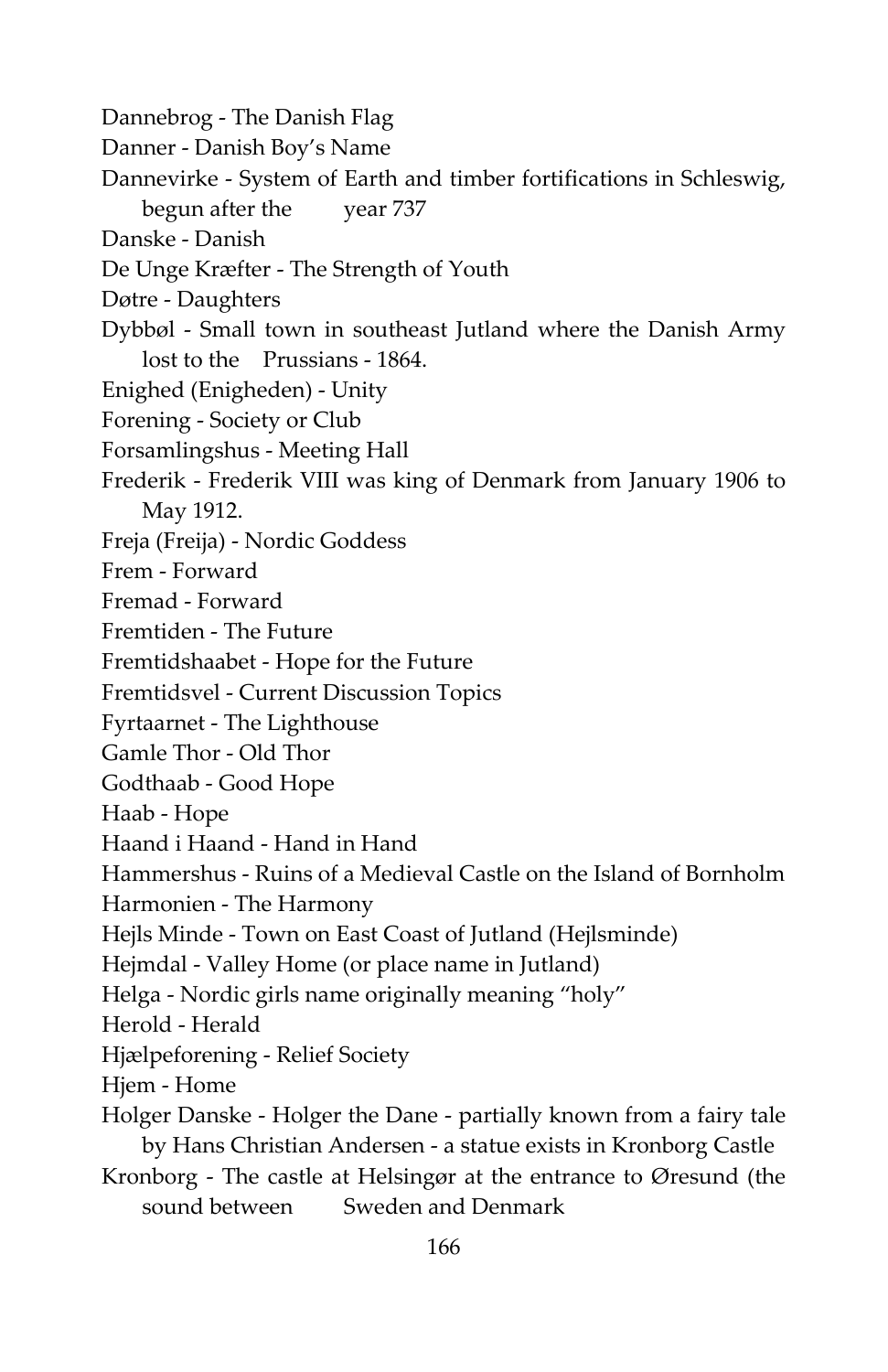- Louise The Queen (from England) married to Frederik V
- Lyren The Lyre
- Maagen The Seagull
- Magneten The Magnet
- Margrethe Margrethe the First was the "Queen" of Scandinavia in the 14th Century
- Minde Memory, Remembrance
- Norden The North
- Nordstjernen The North Star
- Odin Nordic God
- Prærierosen The Prairie Rose
- Santal Region in India (Danish Lutheran Mission)
- Skamlingsbanken Hill in East Jutland on which stands a Memorial concerning the 1864 war.
- Skansen The Fortification
- Skjold Shiels
- Skovliljen The Forest Lily
- Skovrosen The Forest Rose
- Sølvkors Silver Cross
- Sønderjylland Southern Jutland
- Sønner Sons
- Stella girls name meaning "star"
- Thor Nordic God
- Thyra Tenth Century Queen of Denmark Wife of Gorm "the old."
- Tycho Brahe Tycho Brahe was a Danish nobleman who perfected instruments for following the stars prior to the invention of the telescope. His measurements were used by Johannes Kepler to derive the orbital equations of the planets. Sir Isaac Newton (after inventing the calculus) used those equations to derive his law of universal gravitation.
- Tylvten The Twelve
- Ungdomsforeningen- The Youth Society
- Vægteren The Watchman
- Valborg- an old nordic girl's name
- Valdemar Valdemar the Great Danish king from the 12th century.
- Valhalla (Walhalla) The Hall of the Slain ruled by Odin in Nordic Mythology